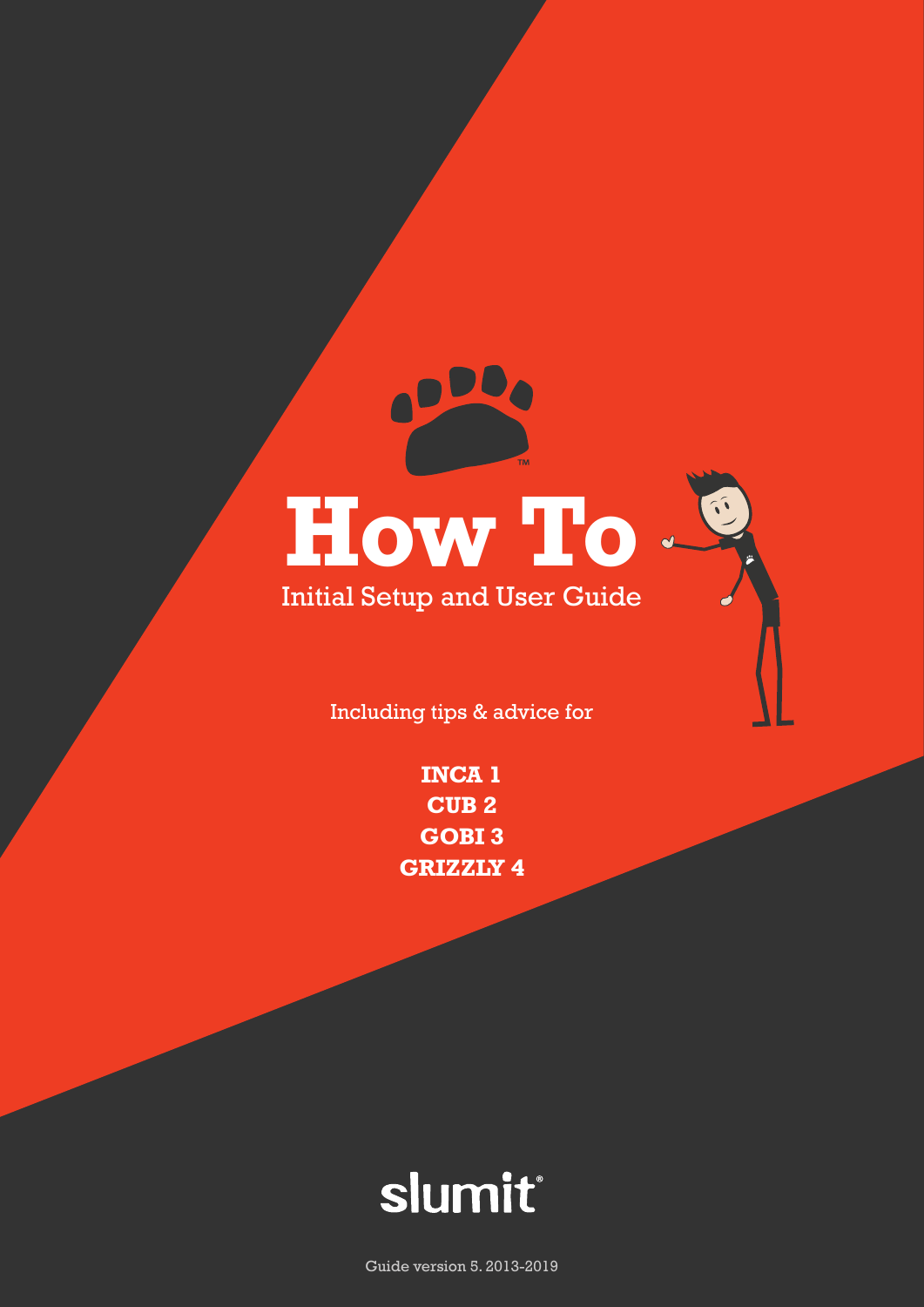#### **Contents**

|                   | <b>Page 1</b> • Guide Intro                               |
|-------------------|-----------------------------------------------------------|
|                   | <b>Page 1</b> $\triangle$ <b>· Health &amp; Safety</b>    |
|                   | <b>Page 2</b> • Equipment Check List                      |
|                   | Page 3-4 $\mathbb{A} \cdot$ Pitching & Locking Mechanism  |
|                   | <b>Page 5</b> • Folding & Packing Guide                   |
|                   | Page 6 $\bigwedge$ Understanding Wind & Gusts             |
|                   | Page 7-8 • Guy Rope Installation                          |
|                   | <b>Page 9</b> $\Lambda$ • Preparing for Breezy Conditions |
| Page 10           | • Frame Joints                                            |
| <b>Page 11</b>    | • Waterproofness                                          |
| Page 12           | • Condensation                                            |
| Page 13           | • Planning Your Trip                                      |
| Page 14           | • Choosing Your Pitch                                     |
| Page 15           | • Maintainence & Care                                     |
| <b>Page 16-19</b> | • Troubleshooting                                         |
| <b>Page 20</b>    | • After Sales                                             |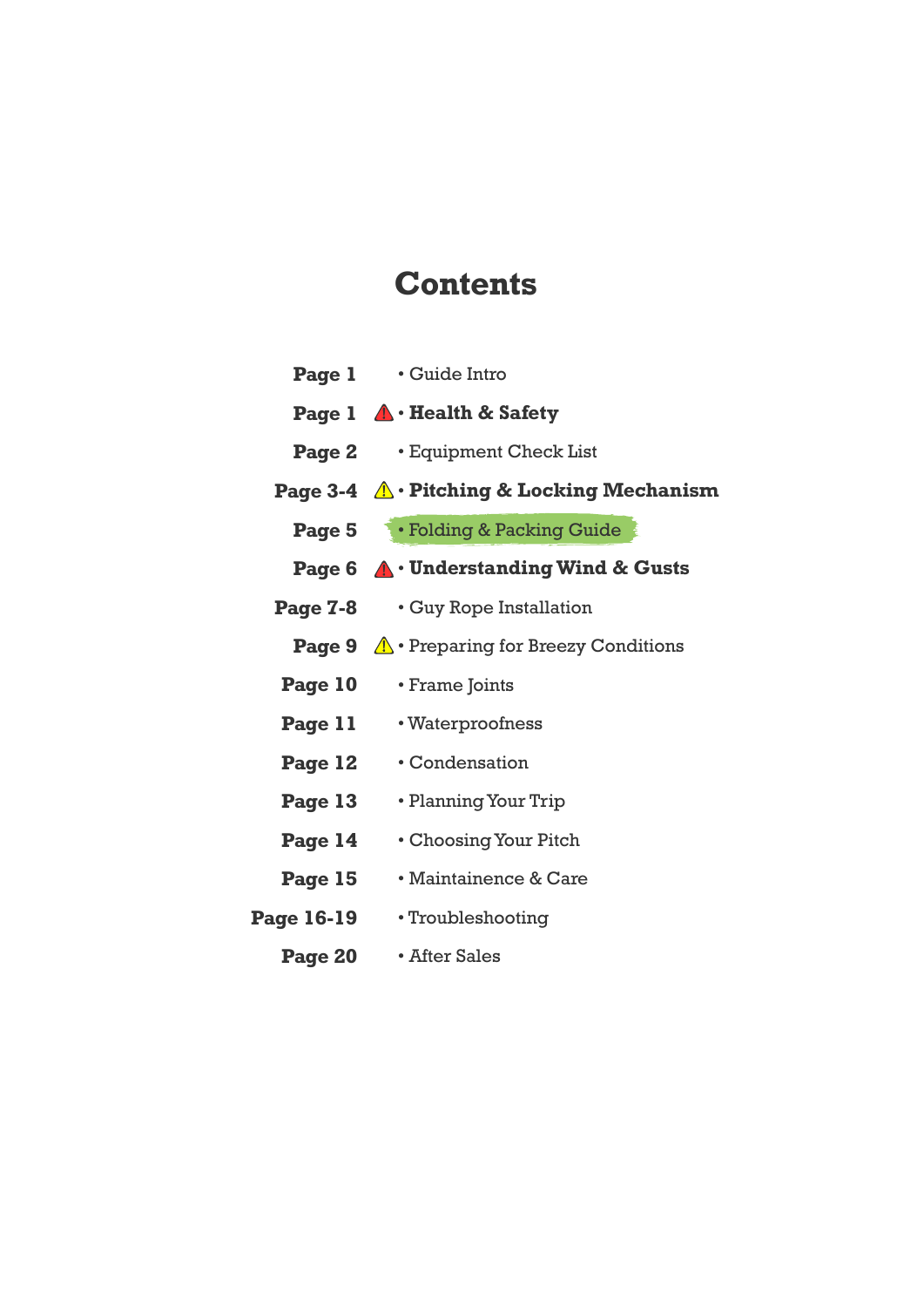### **Guide Intro**

Thank you for choosing Slumit. Please take a moment to read through the following guide before unwrapping and pitching your new tent. Reading this guide will help you improve your pitch and pack technique and offer tips along the way, which ought to save you much time and effort when in the field.

Your tents outer rain-fly and inner tent is pre-assembled and ready to pitch straight out of the carry case. Ensure that you check over your tent before your intended camping trip. Troubleshooting is available on pages 16-18 of this guide.

### **Health & Safety**

Safety is paramount and due care should always be taken when choosing your pitch location and; pitching, packing and using your tent. Tent equipment and associated accessories are not toys. Children should be supervised at all times, and the tent operated by an adult. Keep fingers away from the locking joints during use, especially during frame operation. under no circumstances should heat sources be used in or near to your tent. Guy ropes can prove a trip hazard.

Ensure that you read and fully understand and follow all safety and fire precautions described on the labels in your tent and in this document. Check any campsite fire and safety regulations and fully digest the information provided. Ensure that all members of your group are aware of these precautions and know how to respond in the event of an emergency.

**If an item is sold with a fire retardant coating DOES NOT mean the item is fire proof.**





Barbecues must not be taken inside or near your tent entrance.

When your barbecue is finished fully extinguish the coals safely and responsibly and move it away from your tent. Even a cool barbecue can give off lethal amounts of Carbon Monoxide.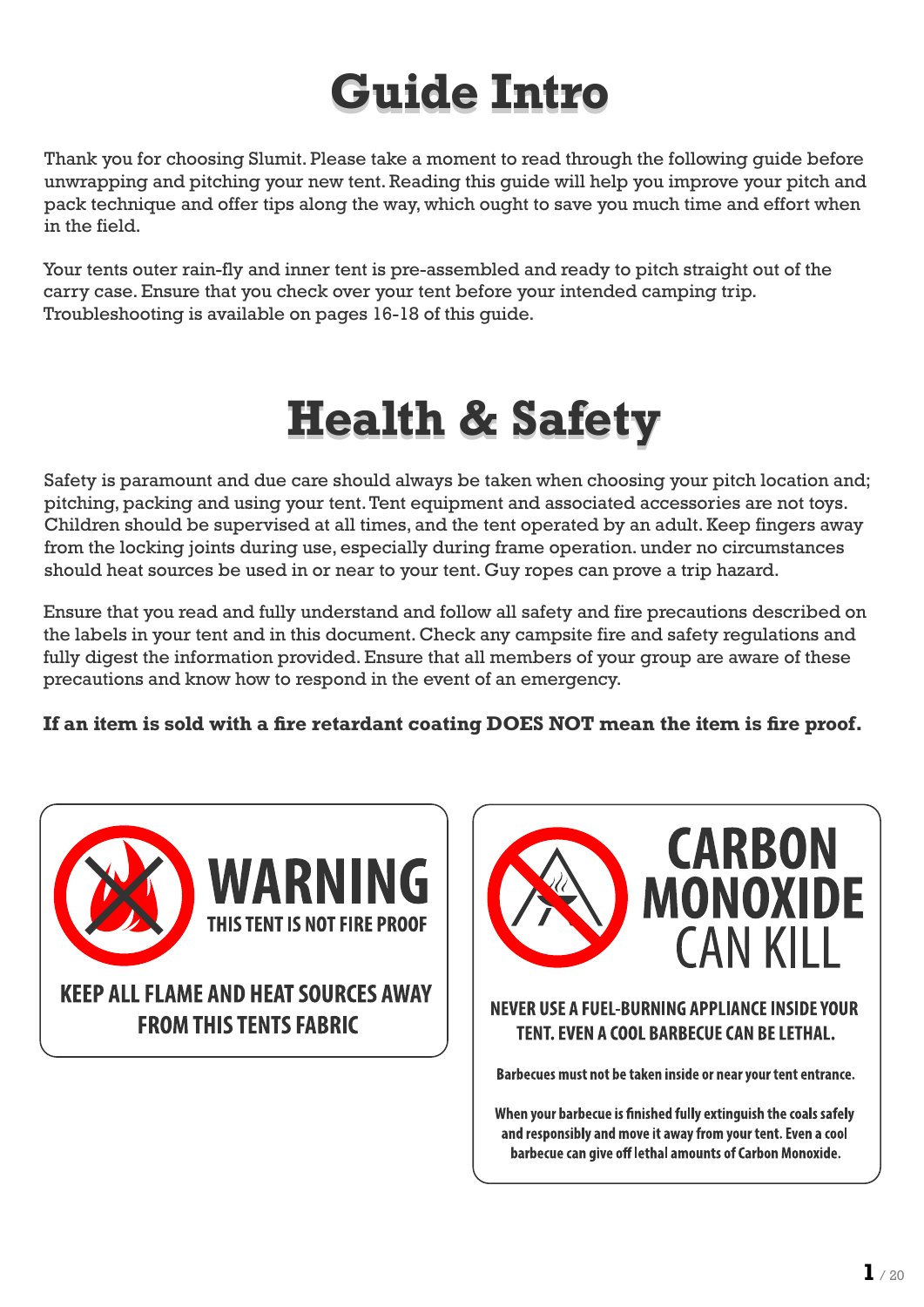### **Equipment Check List**

Check through the contents of the carry case. All the essential parts are supplied to pitch your tent. Accessories sold separately (ie Footprint Groundsheet Protector, Canopy Pole Set and Extra Guy Support Kit) will be supplied and packaged independently.

FlashFrame™ with integrated outer rain-fly, breathable inner tent and sewn-in groundsheet

- Small pouch of ground pegs
- x1 additional pole (INCA 1, GOBI 3 and GRIZZLY 4 only)
- **EX** Decorative mechanism cover
- Internal Loft Net (CUB 2, GOBI 3 and GRIZZLY 4 only)
- Carry Case (with sewn-in assembly instructions)



If you require any advice or assistance with your tent parts, please email us at:

enquiries@slumit.co.uk

If you have not purchased one already, consider a matching compatible **FootPrint Groundsheet Protector**.

**TIP!**

The FootPrint helps protect your tents integrated sewn-in groundsheet from ground abrasion, reducing general wear and tear, which will increase the longevity of your tents  $\alpha$ groundsheet.

FootPrint Groundsheet Protectors can be ordered via our website here:

**www.slumit.co.uk**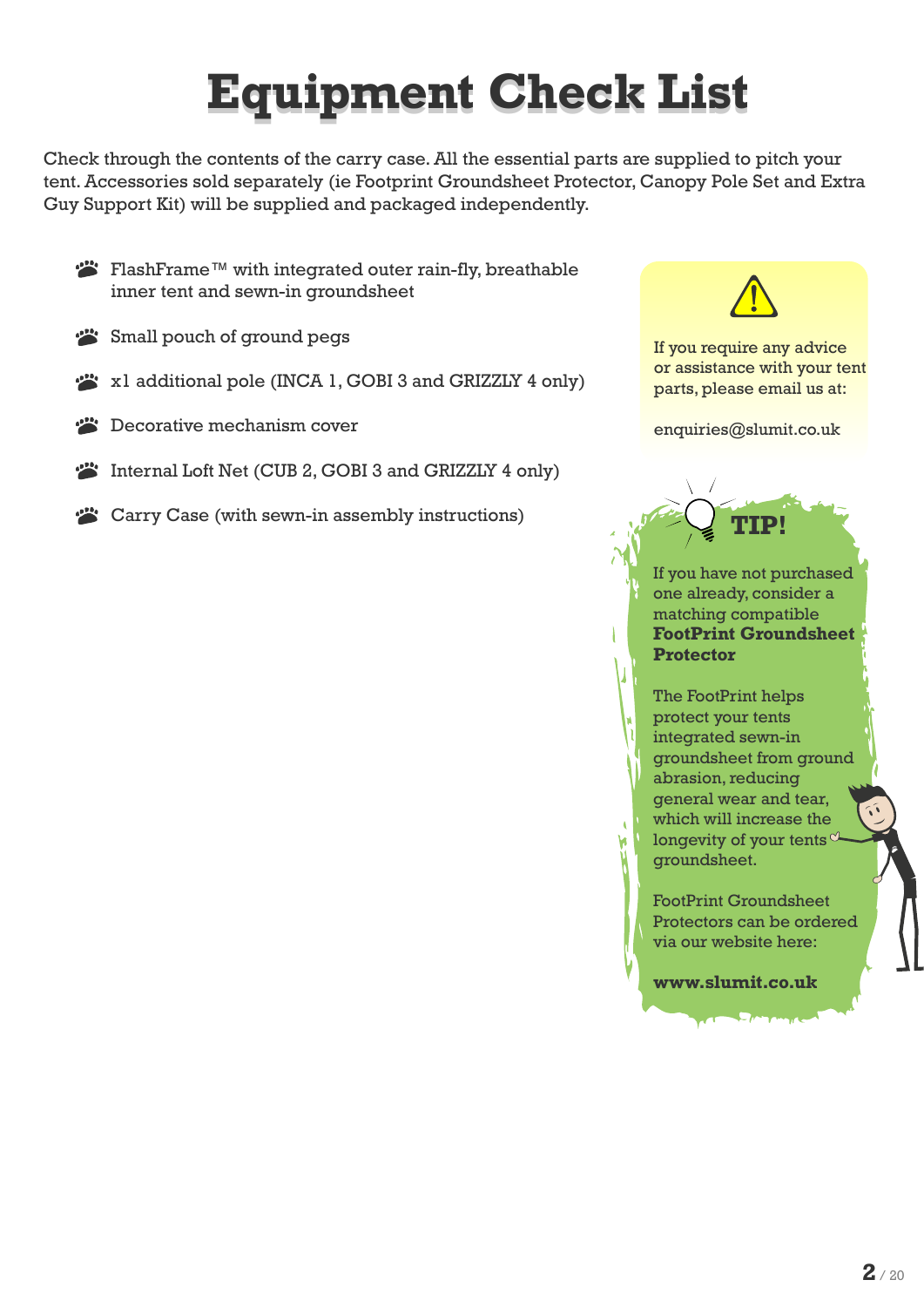### **Pitching & Locking**

You should only need to read this through once. We would recommend allowing 10 - 15 minutes to follow the next few steps to ensure a succesful pitch. This should be completed prior to your trip and to help familiarise yourself with the tent and how to operate the FlashFrame™.

**NB. GRIZZLY 4 users.** The GRIZZLY is a beast and takes one to handle one. Due to the increased height and weight of the FlashFrame™ used, we recommend a minimum operator height of 5' 8" with reasonable upper body strength, otherwise operating the mechanism may prove challenging.

TIP ! If so, and you do not have someone to hand, you may need to partially unclip the outer-fly from the frame before operating the mechanism. Then re-clip the outer-fly to the FlashFrame™. Doing this will reduce the weight suspended from the FlashFrame™ during operation, making the frame lighter and easier to handle and operate. **The same technique can be applied to the CUB 2 and GOBI 3 models.** See Page 19 for full details.



*STEP 1-2:* Unpack the carry case and continue to fold out all the frame legs fully, whilst keeping the mechanism central hub vertical in an up right position (pointing to the sky).

*STEP 3: Only applies if you own a GOBI or GRIZZLY. If you own a CUB, proceed to step 4. If you own an INCA, the additional roof pole is attached and connected at the end.*

Now insert the additional pole through the pole sleeve (do not connect the ends yet).

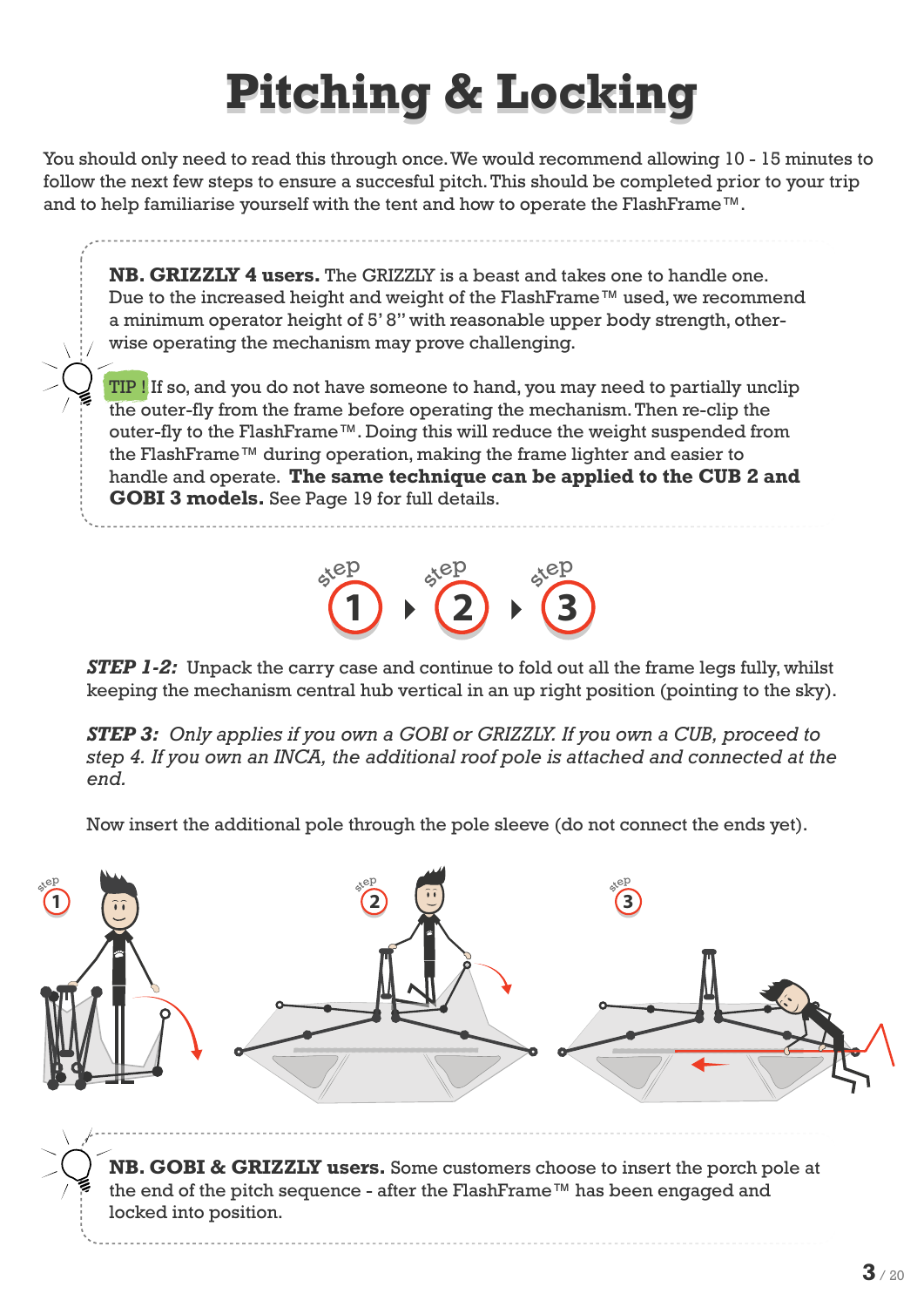

*STEP 4-5:* At arms length, lift the top of the hub as high as you can reach (ideally above head height). With your other hand, clasp the lower section of the hub and in a steady, smooth motion, connect both the sections together. The mechanism is now engaged. See Page 19 for pitch troubleshooting.

Lift as high as you can reach, ideally above head height before engaging the hub.



Caution: Keep feet off the material. Position feet underneath groundsheet.

If one or more legs do not extend correctly or fully, refer to **page 16 +17** of this guide. Do not force as this may result in unnecessary damage not covered under warranty.

With the FlashFrame™ safely pitched and locked with all legs fully extended, finally connect the additional pole ends, peg and guy out fully using the ground pegs supplied.

For the GOBI and GRIZZLY model: insert both ends of the porch pole into eyelets. For the INCA model: insert and clip the rainfly onto the Alu pole.

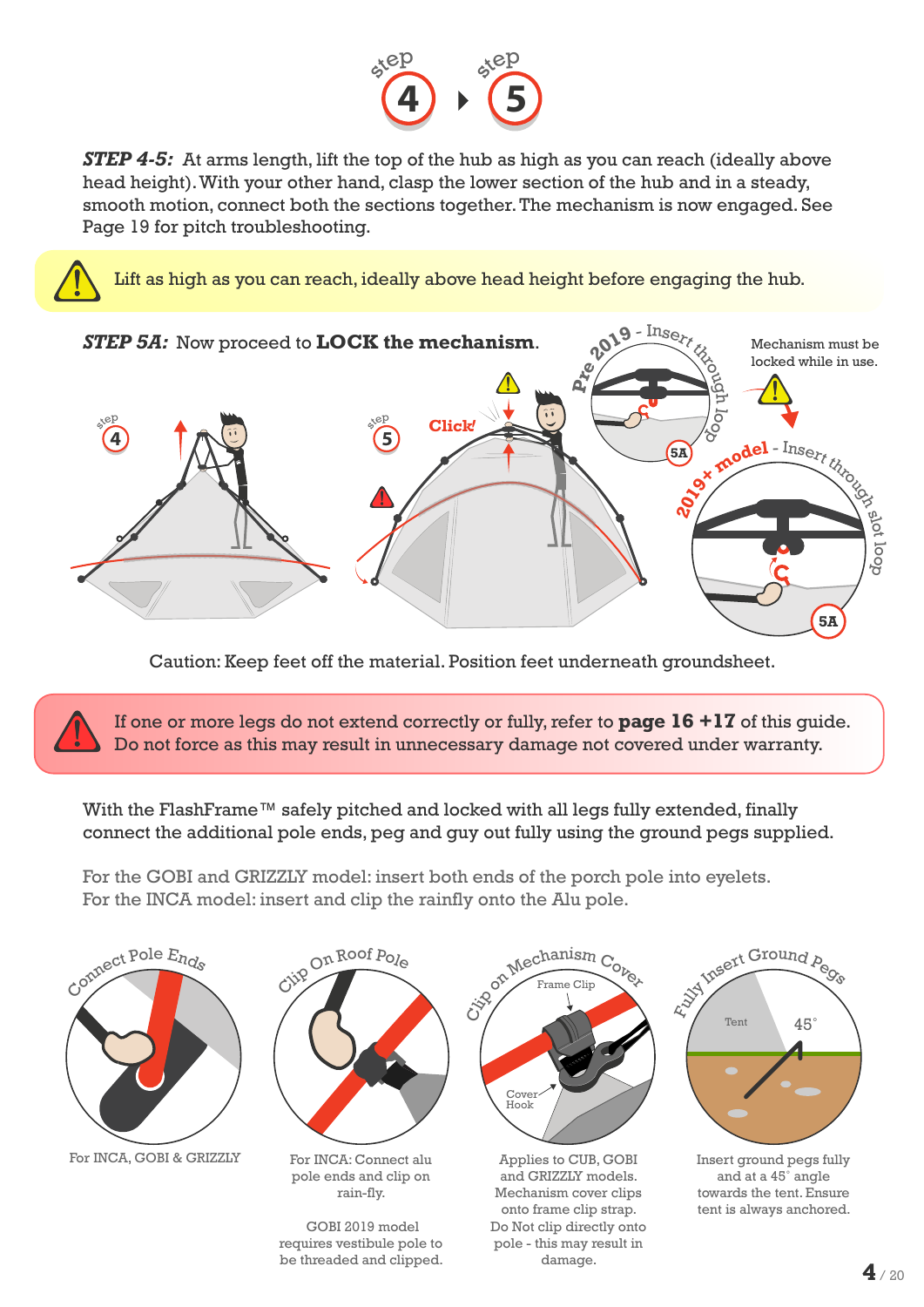

### **Folding & Packing**

Practice makes perfect! That is why we have a separate guide to help master the technique of folding and packing your tent. The guide is complete with step by step images.

If you haven't received your copy, please visit the following link:

#### **www.slumit.co.uk/Slumit-Folding-And-Packing-Tent.pdf**

NB. A link to the Folding & Packing Guide is also provided in your Order Confirmation email and again in your Despatch Notification email.

TIP! Leave the inner doors half open before packing away your tent. Zip the outer front door completely. This will help folding the fabric neatly.

TIP! Fold the fabric neatly as you go. Do not scrunch up the fabric. The more air you can press out as you neatly fold the fabric, the easier and smaller the pack size will be.



After releasing and lowering the mechanism, ensure the central hub is kept upright (pointing to the sky) while you fold the legs. If the central hub is not upright, may rotate the leg joints and stop the joint and leg from folding in the correct direction. Forcing the leg may result in unneccessary damage to the section of leg.

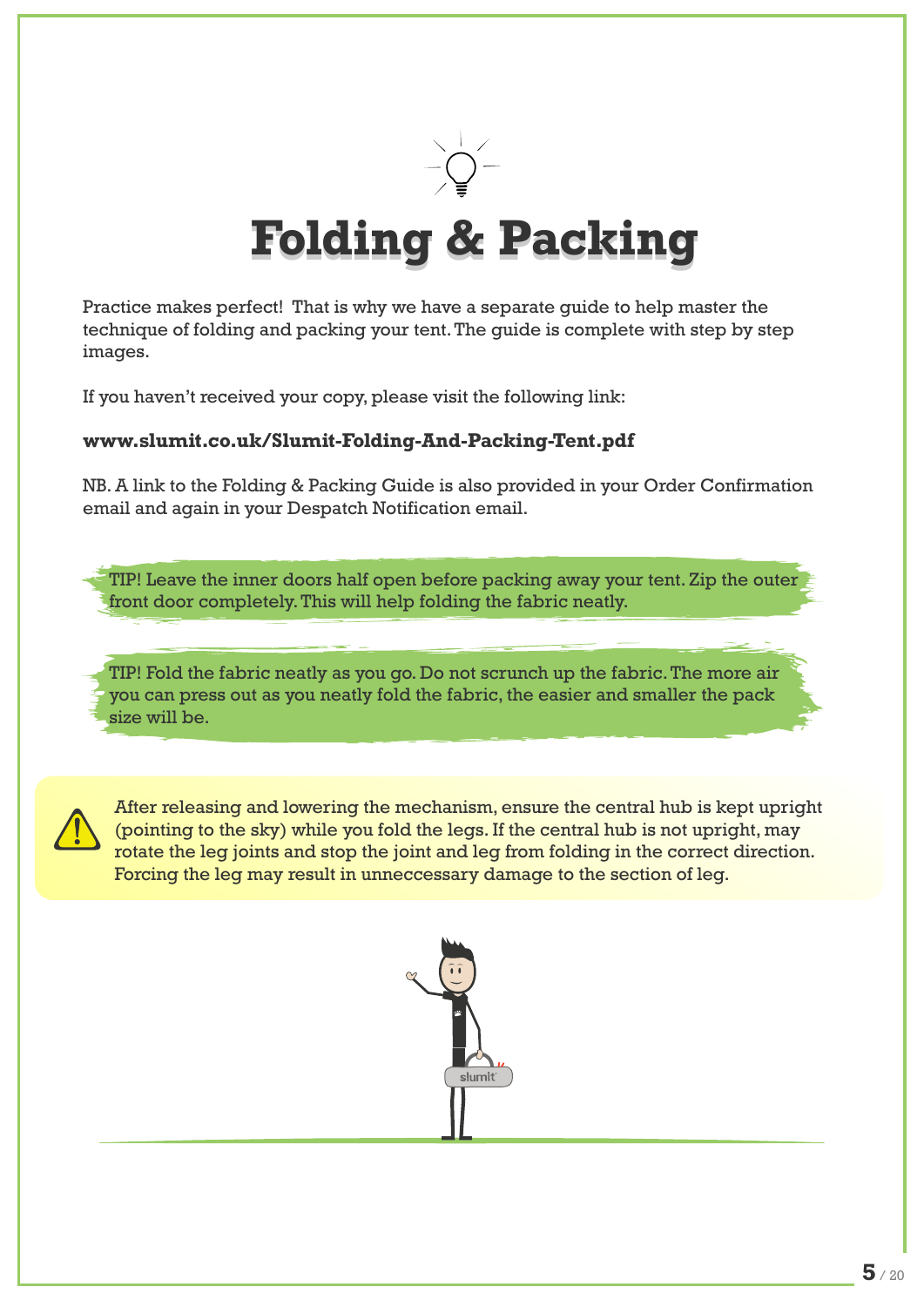

### **Understanding Wind & Gusts**

Avoid injury or damage to equipment by pre-planning. Check wind and gust forecasts. Wind and gusts can be very destructive to temporary shelters like tents, not covered under warranty. Familiarise yourself with the guy ropes and guy runners setup on the next few pages to ensure the equipment is optimally configured.

Camping in winds or gusts exceeding 25 mph (40kmph) - which borders moderate gale force conditions - is not a pleasant experience and can be a safety risk, which can result in injury and/or damage to camping equipment not covered under warranty.

Visit **www.xcweather.co.uk** for wind and gust forecasts before planning your trip. Other smartphone apps such as **Windy** and **Ventusky** offer wind and gust forecasting.

We can not guarantee the equipment will perform in conditions beyond what is deemed fitting conditions, and we recommend following the tips and advice outlined in this guide to help prepare for breezier conditions.



**Windspeed & Gust Strength Chart / Beaufort Force Scale**

Our products have been rigorously factory and field tested upto 25mph / 40kmph (INCA 40mph / 65mph). Wind (or gust) strength greater than 25mph should be avoided. Plan and prepare. Always check gust strength. Low winds maybe forecast, but gust strength maybe strong that could result in damage.

To help prepare for breezier conditions, choose a sheltered pitch. Avoid open areas. Ensure the tent is pitched and pegged and guyed out fully, ensuring taught sides and guys at all times. Check guy runner and ropes are installed and correctly positioned as per this Setup Guide.

We highly recommend using an **Extra Guy Support Kit** which offers additional support and stability to the tent and frame during breezier conditions.

Failure to intall the tent and guys correctly, or if the wind or gust strength exceeds what is considered fitting conditions, may result in one or more legs to fold inwards. If you do not have an **Extra Guy Support Kit** available, you can carry out temporary field support by wrapping the corner guy rope around the lower neighbouring frame joint before pegging out. Ensure the guy ropes remain taught. Check guys regularly. Refer to the next few pages for further advice and tips on preparing for breezier conditions. Check troubleshooting at the end of the guide too.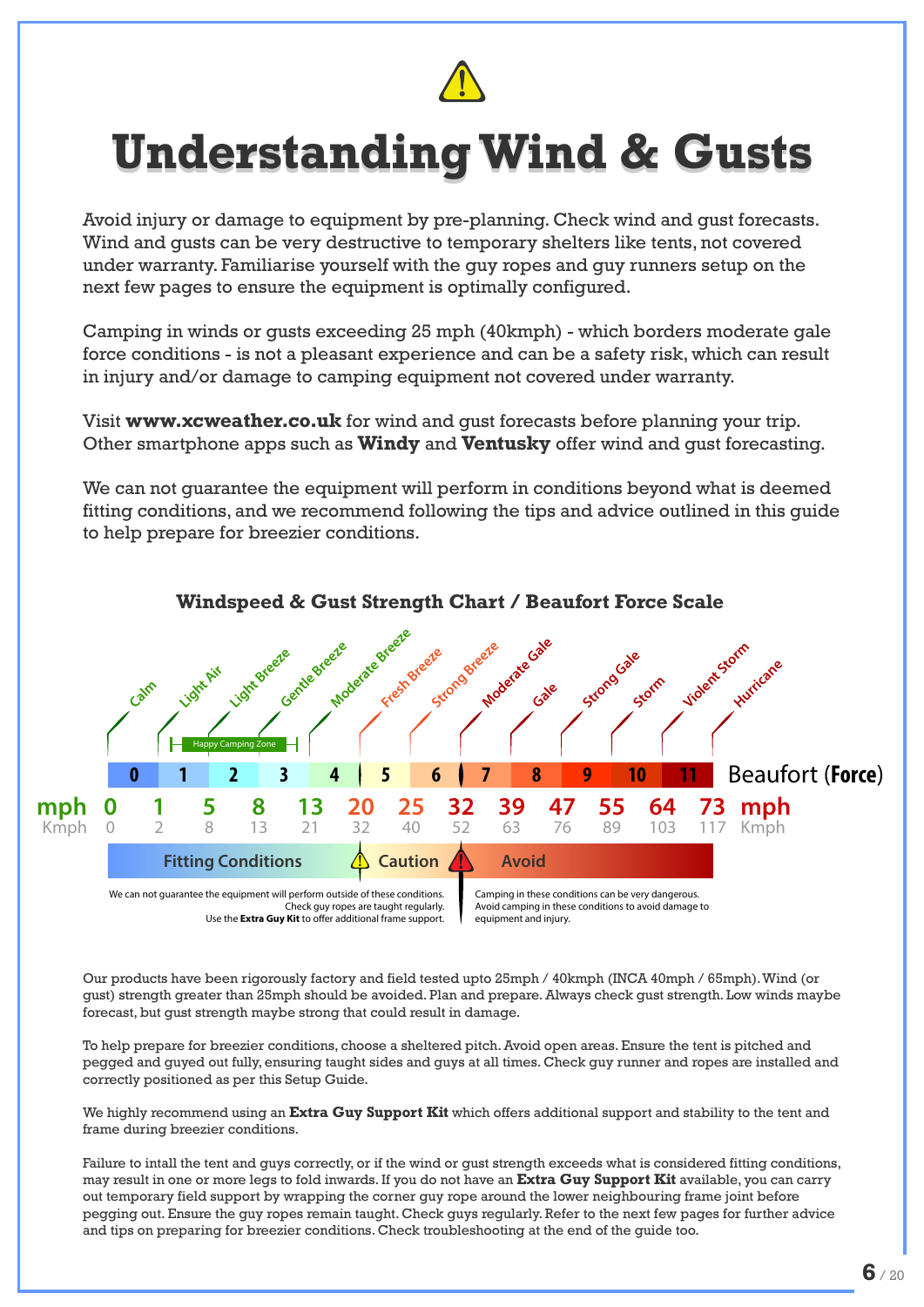### **Guy Line Installation**

If you are a new to camping and unfamiliar with setting guy ropes correctly please read this section carefully to ensure guys lines are setup correctly to ensure they perform optimally. Guy lines (otherwise called "guy ropes") should be installed and checked regularly even on a still day. Always ensure all guy lines are installed and taut **at all times**. Use a rubber mallet to secure your ground pegs fully at the correct angle.

Our tents have been rigorously field and factory tested. Providing the tent has been installed correctly in a suitable location and guy ropes installed as below, the CUB, GOBI and GRIZZLY tents can withstand winds and gusts of up to 25mph (40 Kmph). The INCA 40mph (65 Kmph).



WARNING: Camping in windy conditions is not recommended, nor a pleasant experience and should be avoided. Wind can be extremely destructive to tents, potentially damaging and breaking important components, which poses several safety risks.

These tents are suitable for fitting camping conditions. However, if you are caught out by unexpected winds or gusts, you can quickly offer additional support to the tent and frame by actioning the steps on **page 8**.

If you haven't done so already, we would recommend investing in the Slumit **Guy Rope Support Kit** which can be ordered via our website www.slumit.co.uk

The **Extra Guy Support Kit** will offer additional support and stability in higher winds, outside what is considered fitting conditions. If you are travelling away or unsure what the weather may bring, the Extra Guy Support Kit is essential and highly recommended.

**Knowing the guy line runner.** It is necessary to understand the correct way to install the guy runner. Get it wrong will result in ineffective guy line setup, and render the guys useless.

For illustrational purposes only, to demonstrate correct installation of the plastic guy rope runner:



**CORRECT:** The loop is pulled out from the opposite side of the runner to the knot. This will ensure a taut line. Check tautness regularly.



INCORRECT: Loop has been pulled out from the same side of the knot. This will cause the runner to slip, resulting in a slack line.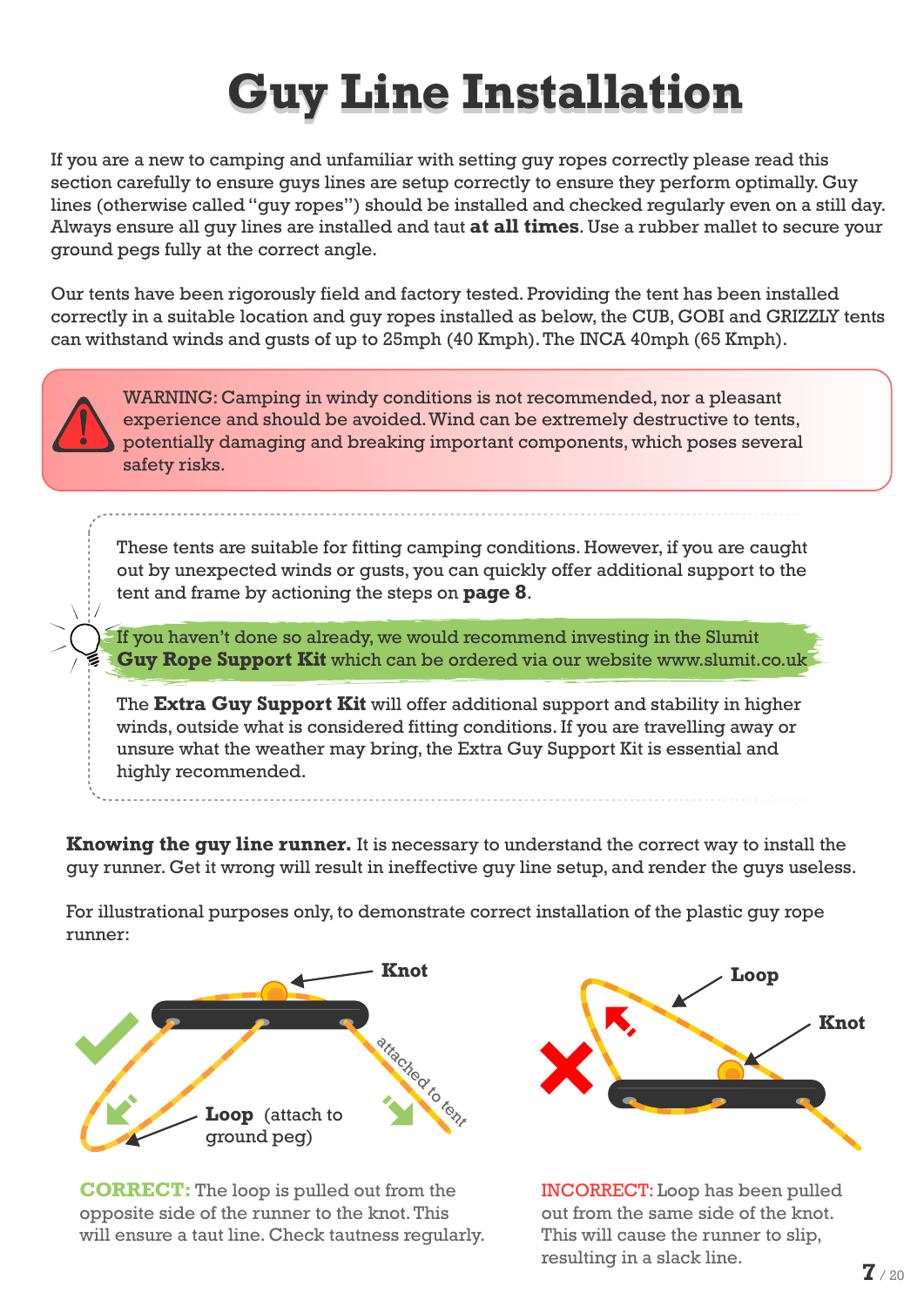#### **Guy Line Installation (continued)**

For illustrational purposes only, to demonstrate correct guy rope and ground peg position

Always check the latest wind reports / forecast for your intended camping destination. For up to date UK national wind reports, we recommend visiting: www.xcweather.co.uk



Adjust guy ropes with the plastic runner bar. Guy runner should be equidistant between the tent fix point and ground peg. Ensure all supplied Guy Ropes are installed correctly.



Position end of guy rope approx 2 - 3 feet from tent in line with the frame leg. Number of guys ropes will vary subject to tent model.

Insert ground peg firmly into the ground at a 45° angle.Guy lines should pull on the pegs at a 90° angle.

A tent is only a mobile structure. Very low winds / breeze may be forecasted, but check the Gust strengths. Gusts can be most destructive to tent frames, material and seams.

Be sure to take out Camping Tent Insurance to cover you for wind or storm damage not covered under warranty. **See Page 17**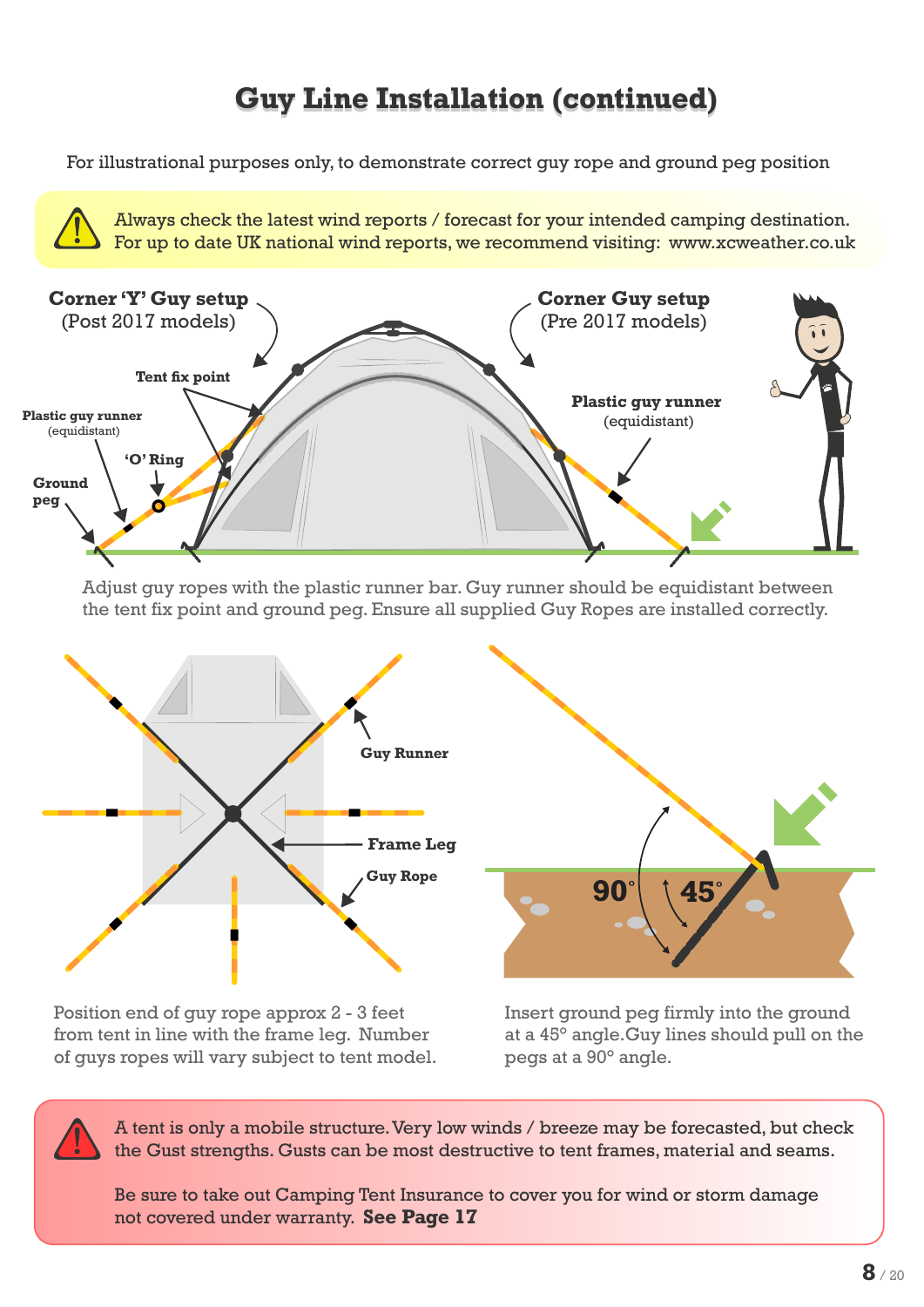

If you are met by breezier conditions or gusts outside what is considered fitting conditions, and you do not have the Extra Guy Support Kit (recommended accessory), you can offer additional temporary support to your tent and frame by carrying out the following:

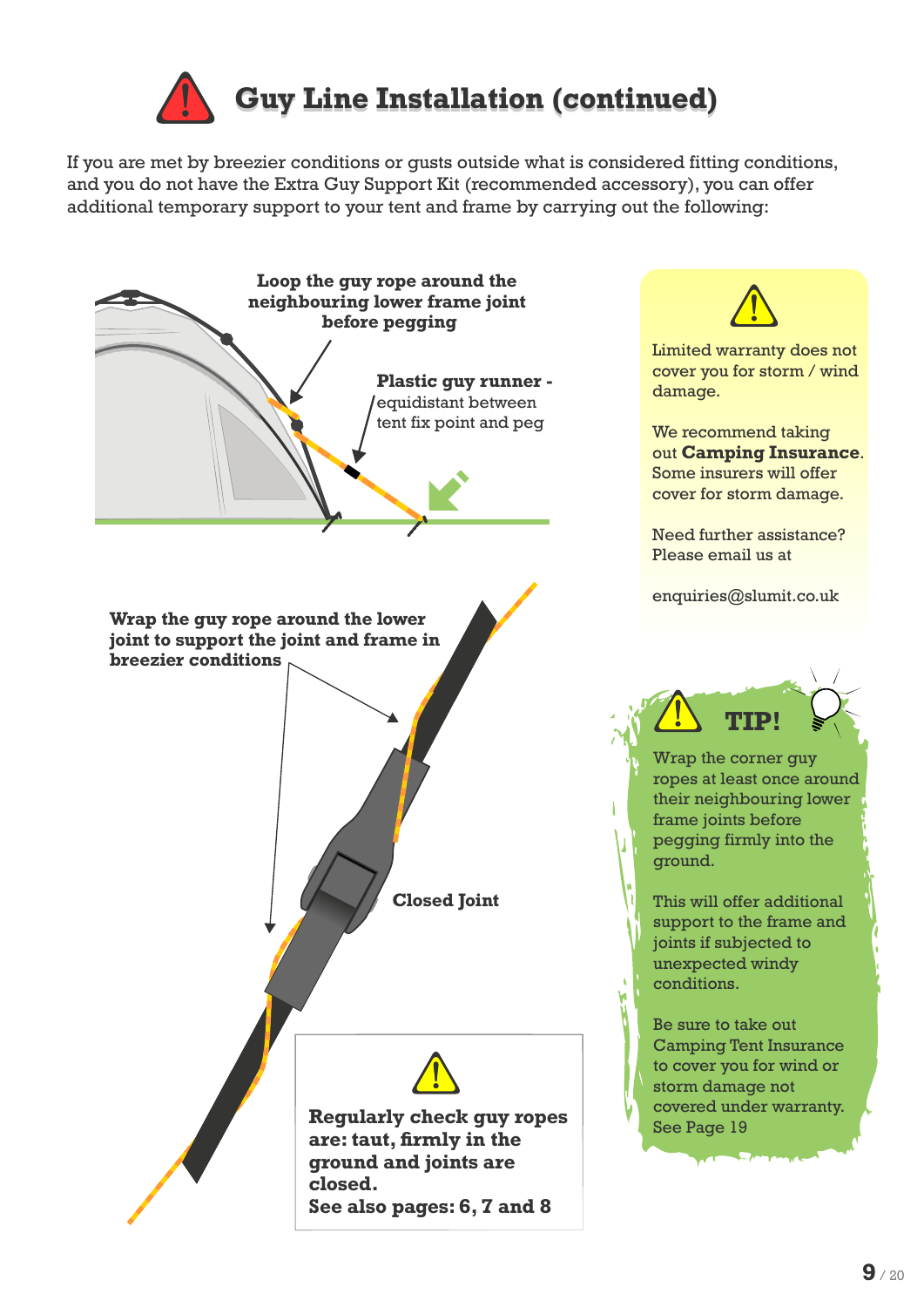### **Frame Joints**

#### **Familiarise yourself with the FlashFrame™ joints, how they operate and how to open and close the joint safely. Avoid direct contact with the frame joints when handling and pitching the frame.**

Checking and closing or opening a joint is a quick and easy task (See below). If one or more legs do not pitch correctly, understand how the joint functions (opens and closes).

Refer to Page 16 and 17 of this guide for manually extending a leg.



**IMPORTANT**

The joint only rotates 180° in one direction as seen in the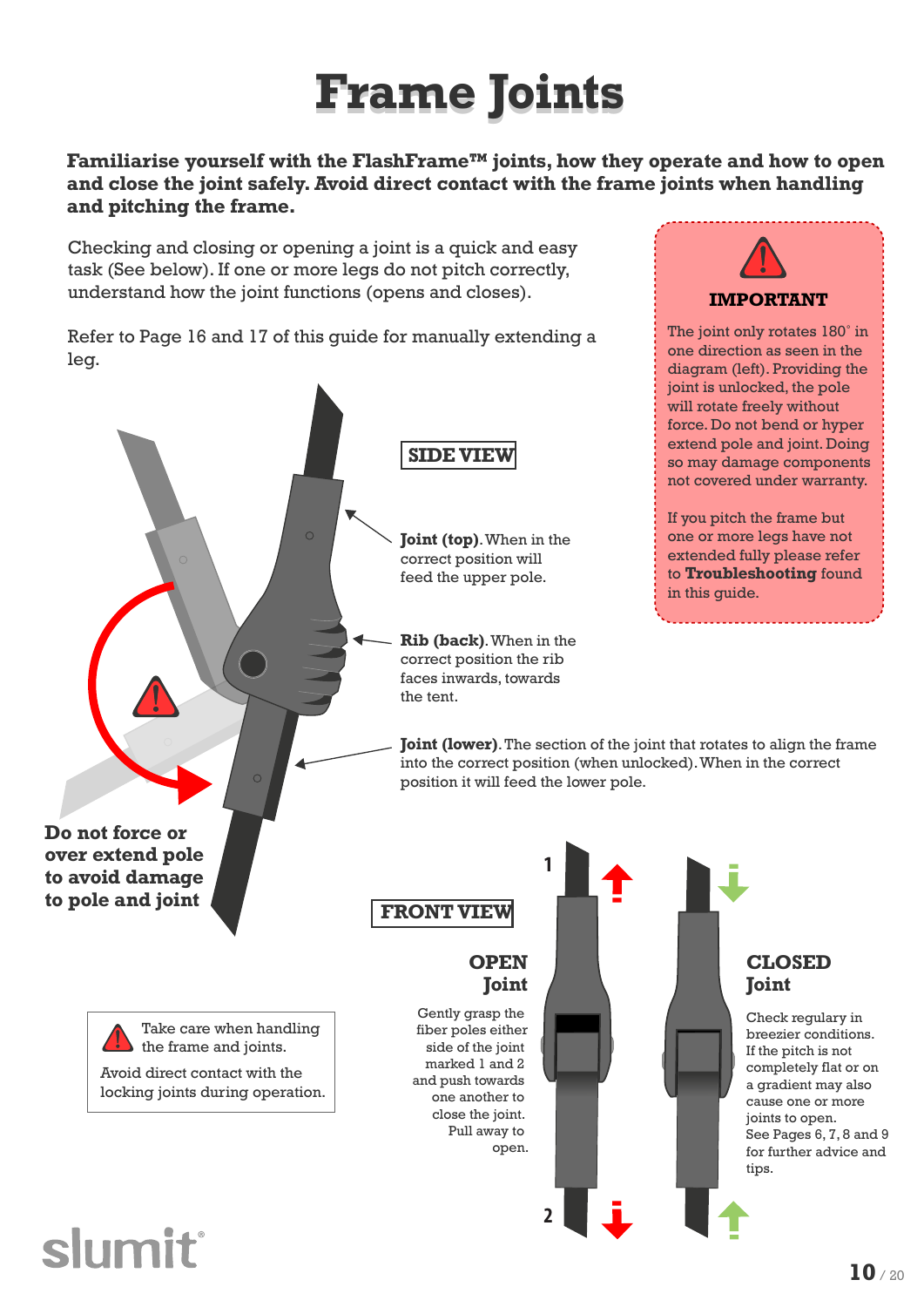### **Waterproofness**

**It is no secret that UK weather can be a touch fickle at times. That is why our tents outer Rain-fly and Groundsheet offer a minimum 3000mm Hydrostatic Head rating / Polyurethane (PU) coated protection, incidentally over x2.5 the British Standard [BSI] for fabric to be deemed water resistant. Our tents are suitable for seasonal showers.**

**Note: The PU waterproof coating will decrease with age and with use. We would recommend applying a suitable tent water repellant annually to ensure continued protection and performance.**

Your tent has thermobonded factory sealed seams too (rain-fly & groundsheet only). Whilst every effort has been made to minimise water ingress, prolonged periods of rainfall, or heavy showers may breach the tents factory fitted water defenses.

Please note the zipper seams and velcro can not be factory taped sealed due to the heated thermobonded applicator (which would cause the materials to melt during factory application).

As a precaution you can apply seam sealant to these areas should you choose to for maximum protection.

Acquiring seam sealant as a precautionary measure is always recommended (available at most outdoor retailers. Please contact us for further advice).

#### **Applying Seam Sealant:**

Please ensure the tent is pitched, clean and dry before applying sealant. Using a small applicator brush, apply a thin amount (avoiding bubbles) to the exposed / non taped-sealed stitch holes. Sealant must be applied on the inside of the rain-fly only. Allow 12 to 24 hours or overnight for a sealant to set, if conditions allow. Ensure sealant is completely dry (not sticky or tacky) before packing away.

**IMPORTANT:** If the sealant does not dry and bond completely before packing away your tent, may cause fabrics to permanently stick together.

There are alternative waterproofing products on the market which include waterproofing tapes or sprays. Please contact us for further advice.



Recommended. Apply seam sealant to seams that cannot be tape sealed during manufacture ie. velcro and zipper stitched seams, to ensure all rain-fly seamed areas are water tight.

Seam sealant can also be used to re-apply aging taped seams to increase the longevity of your tent and its waterproofing performance.

The waterproof coating on the rain-fly and groundsheet will diminish with use and age. Apply a suitable polyester waterproofing spray to exposed areas to enhance protection.



Ensure the seam sealant has dried and set completely before packing your tent.

If your tent is packed whilst the sealant is tacky, this may cause the fabric to stick and bond together. This may cause the fabric to tear.

### **slumit**®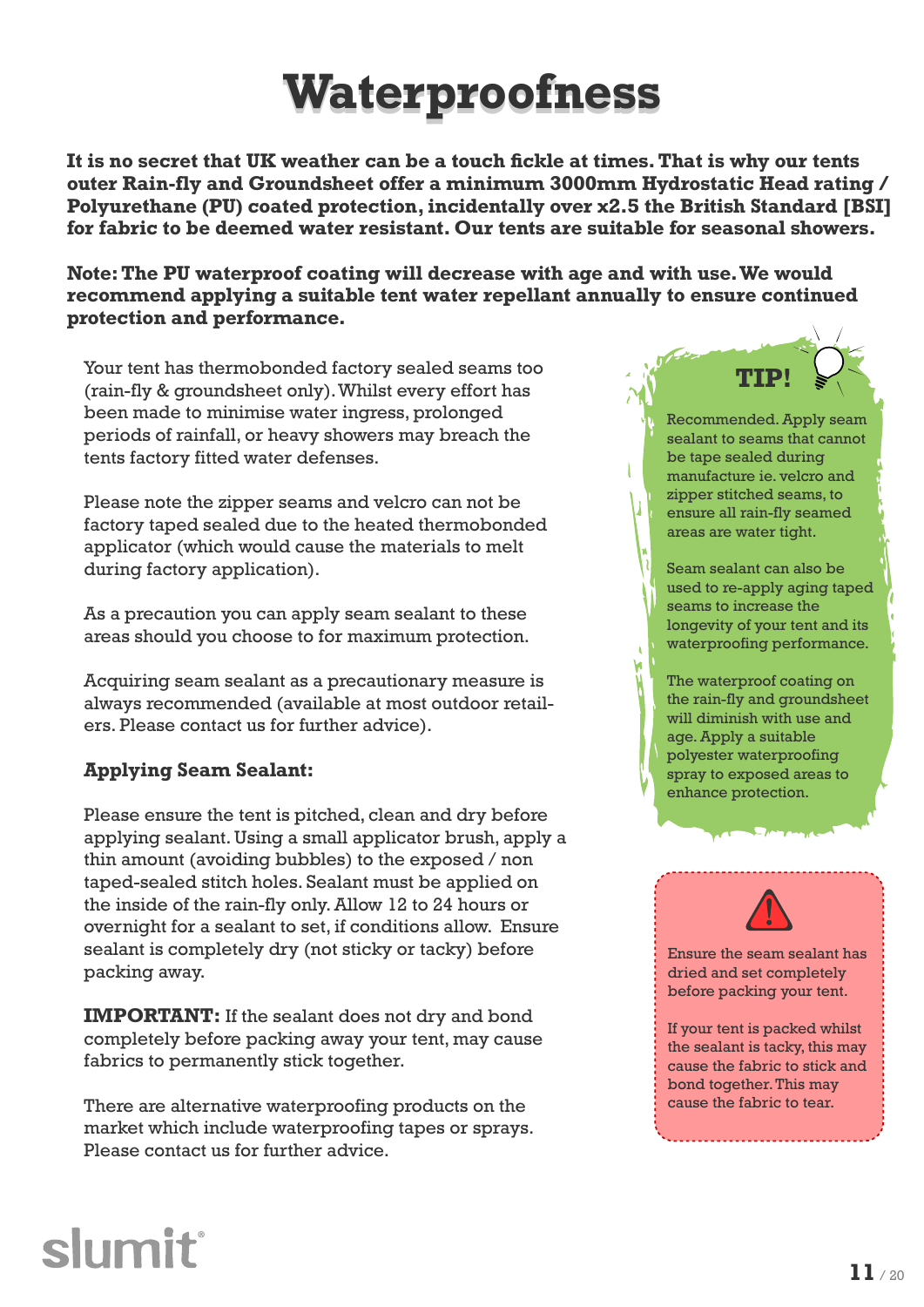### **Condensation**

**For those new to camping or unfamiliar with condensation in tents, unfortunately it is an unavoidable field bane, and can be experienced to varying levels. Condensation can often be mistaken for a leaking tent too. So what can you do to stop the condensation cycle?** 

.. Stop breathing - only kidding - that is not advisable! Unfortunately there is little you can do. The tent occupants exhale warm, moist air. When the warm, moist air hits a cool surface (ie the inside of the outer rain-fly), the moist air condenses, forming water droplets on the inside of the rain-fly (See image below). These droplets can channel down the inside of the rain-fly or drip back into the tent, including the sleeping area. This can often and commonly be mistaken for a leaking tent.



This "leaky" feeling can be magnified during periods of rainfall. Rain will hit the outer surface of the rainfly (like a drum skin) and the impact on the fabric can not only be loud but will cause the small condensed droplets (hanging on the inside of the rain-fly) to drop and drip back into the tent. This can be especially uncomfortable in a single wall tent.

Build up of condensation in a single wall tent, if not highly ventilated will drip and run back into the sleeping area regularly, pooling water and potentially saturating your gear.

 *Please read on ..*





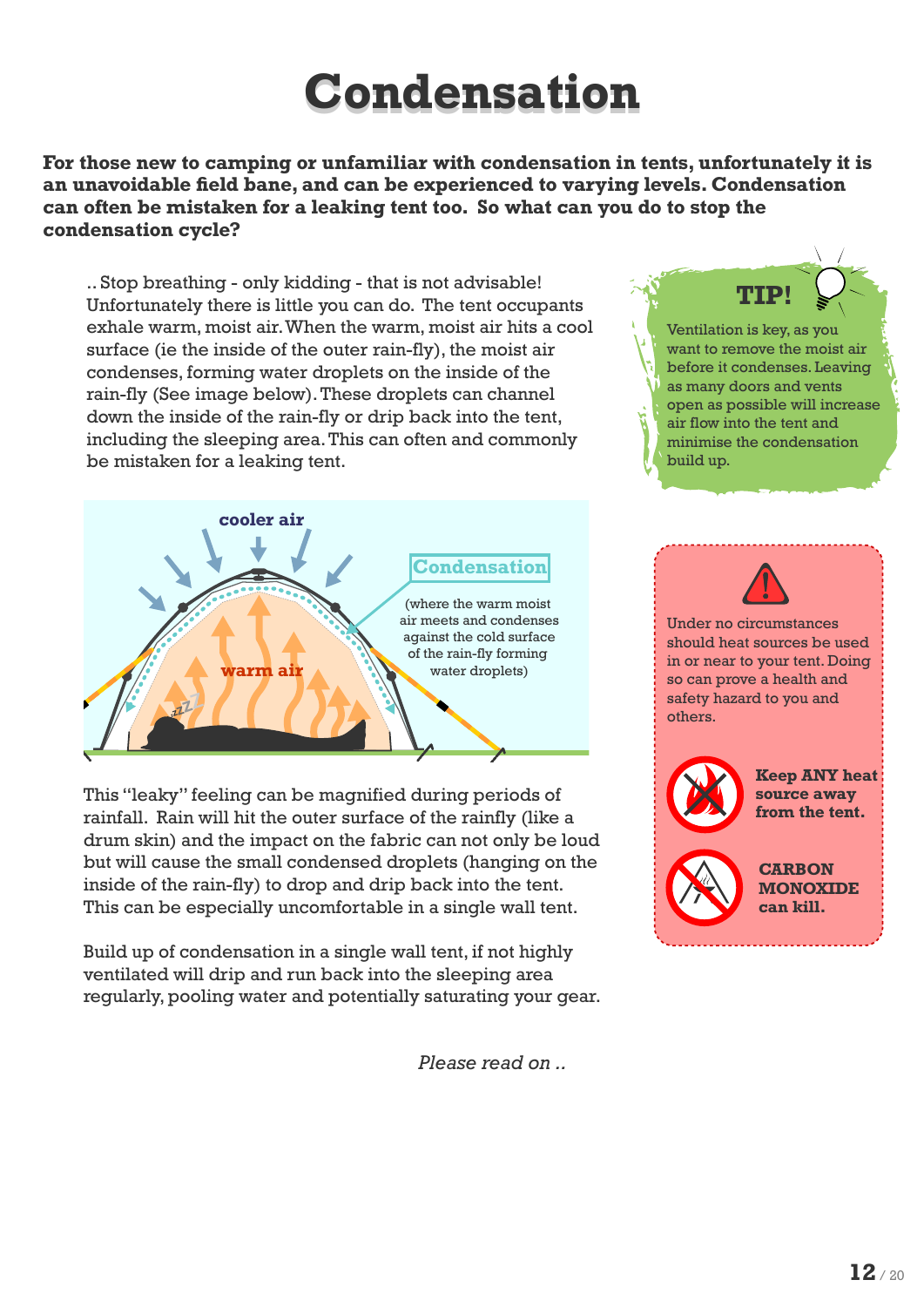#### **Condensation (continued)**

Slumit tents however are double skinned (outer rain-fly and breathable inner) and offer ample ventilation compared to most single skin tents. The inner sleeping area is made from breathable fabric, which allows moist air to escape the sleeping area before condensing against the rain-fly. This reduces the chance of the condensed droplets dripping into your sleeping area making for a more comfortable camping experience. Although we can not guarantee condensation will not develop inside your tent.

Condensation will be most prevelant between dusk and dawn whilst you are occupying and sleeping inside the tent, especially while doors are closed and ventilation reduced.

**TIP!**

Avoid pitching near to lakes, rivers, streams and large shrubs. The moisture content will be greater near such areas and could increase the levels of condensation inside your tent.

### **Planning your trip**

**Due care should always be taken when planning your trip and pack for any eventuality. Expect the unexpected. Always check the weather forecast, especially the wind and gust forecasts. We have provided a small tent related check list to get you started ..**

1. Ensure your tent is in order and functional before planning your trip.

2. Check the weather, wind and gust forecasts.

3. Consider a rubber mallet and a ground peg puller - saves time and effort when inserting and removing ground pegs. 4. Pack a tent repair kit and/or a good sealing tape should a fabric tear need repairing. McNett GearAid Tenacious Tape™ is popular among camping and outdoor aficionados (NB. we are not affiliated with this company nor brand, and there are other brands of repair and sealing tapes available).

5. Pack a water repellant tape (like black electricians tape or black duck tape). Should a pole get damaged in use, a quick field repair can be carried out.

6. Pack a microfibre quick dry towel (or an old tea towel). Great for wiping dry the underside of the groundsheet, or any other damp areas before packing away.

7. Print or save this guide to your smart phone or tablet.



Always check the latest wind reports / forecast for your intended camping destination.

For up to date UK national wind reports, we recommend visiting:

**www.xcweather.co.uk**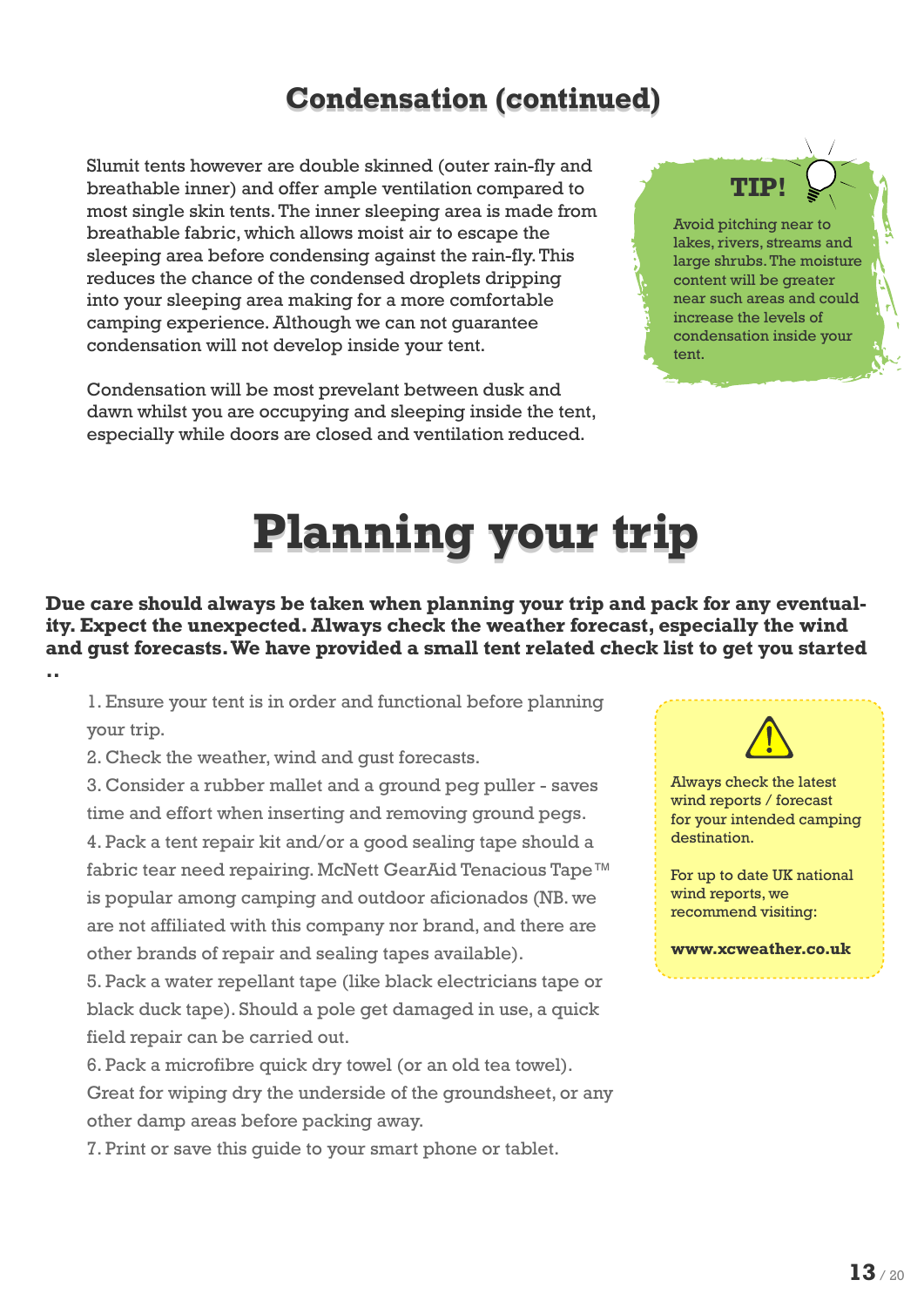### **Choosing your pitch**

**Great care should be taken when choosing a place to pitch your tent. Consider the following to help ensure your stay is as safe and as comfortable as possible.**

Choose a pitch that is:

1. A flat, level area of ground clear of foliage and debris .. 2. Offers shade (especially from the morning sun if you wish not to bake first thing! See graphic below) ..

3. Offers shelter from wind and gusts (Avoid open areas)

4. Avoid pitching directly under trees (in case of falling branches), or the banks of a river or lake.

4. Position tents well apart. Some sites suggest a minimum of six metres (20ft) to prevent the risk of a fire spreading.

5. Guy lines are a major trip hazard. Take care when approaching a tent especially at night.

6. Do not obstruct campsite tracks or walkways with tents or guy lines.

7. Familiarise yourself with the campsite and be aware of potential hazards such as lakes, rivers, ponds and cliff edges.



**West (Setting Sun) East (Rising Sun)**





Regardless of what time you arrive at your pitch, consider the position of the sun at dawn.

During hotter months, (unless you're in shade), a tent can feel like a pressure cooker first thing in the morning. Not so bad if you're an early riser and want first dibs in the shower block but unbearable if you 're longing for a mid morning snooze.

Choose your pitch so that it is in shade for the first few hours of sunlight.

West is best!

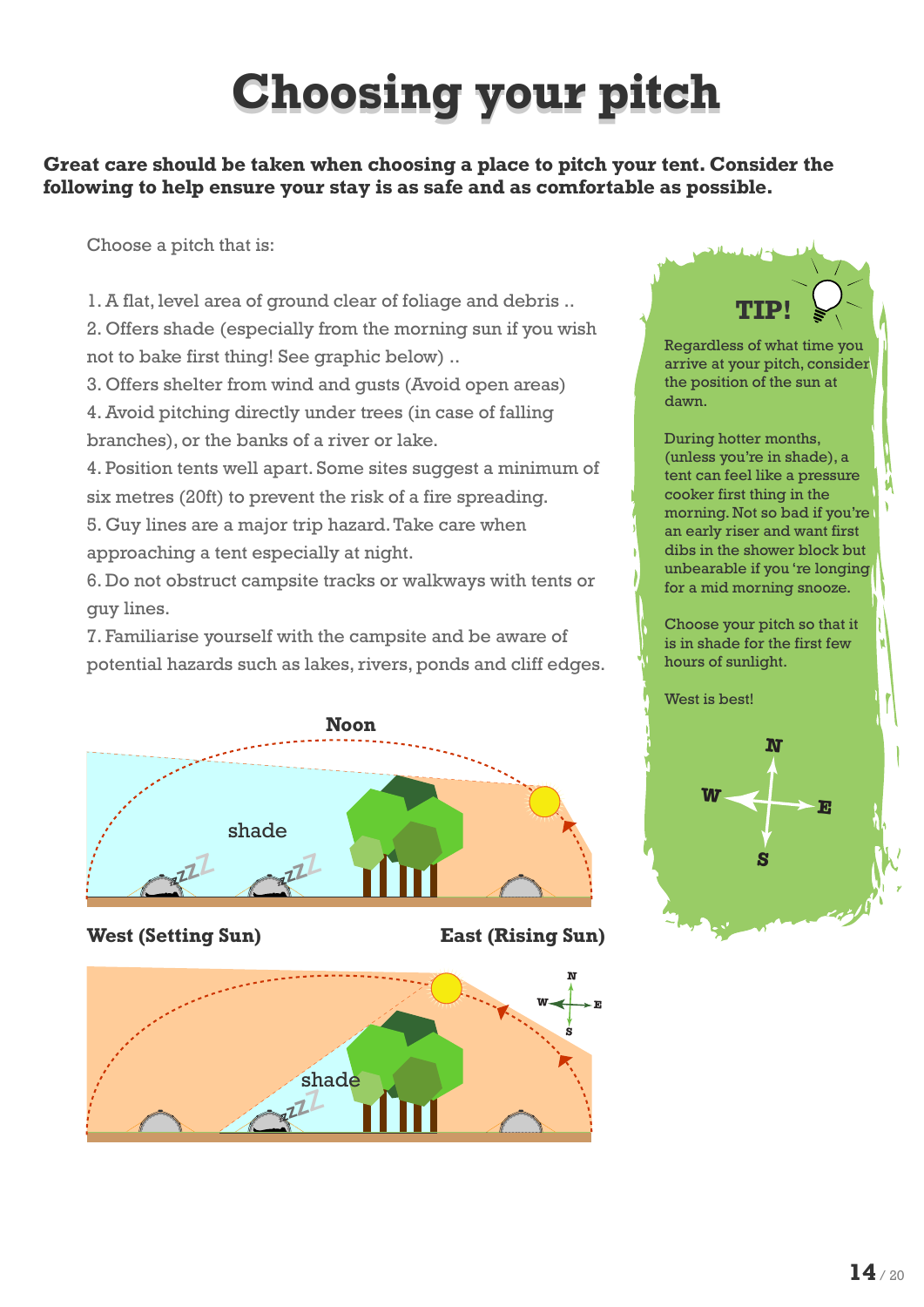### **Maintenance & Care**

#### **The following offers tips and advice on caring for and maintaining your tent and what to consider when in the field.**

1. Try to pitch your tent in shade. UV light will cause materials to fade and weaken over time.

2. Avoid camping in windy or gusty conditions.

3. Use a Slumit FootPrint GroundProtector (sold seperately) to reduce wear and tear on integrated ground sheet.

4. Regularly check zippers for dirt and debris. Take care not to step on zippers. Do not force zippers.

5. Only use side and loft storage pockets for lighter (not bulky) accessories like: mobile phones, compass, keys etc

6. Avoid making contact with the inside of the rain-fly material - especially when wet - this will impair the waterproof coating, increasing the chance of leaking.

7. Keep heat sources and foreign substances away from tent material at all times.

8. To clean localised soiled areas, use sponge and warm (not hot) water only. Gently wipe the area clean.

9. Ensure tent is dry before storing away. Moisture will cause mildew to form, which can be foul smelling and will damage the waterproof coating.

10. Try to pack your tent as loosly as possible - minimising creases - this will help reduce damage to the fabrics and the waterproof coating. Store in a cool dry place. Do not store heavy items on top of the packed tent.

11. Pack a repair kit. Most minor tears can be fixed in the field with a small travel repair kit. (See Planning Your Trip on Pg.13)

12. Suitable polyester waterproofer should be applied to the outer rain-fly to ensure continued protection. Please contact us for advice.

12. Take out specialist Camping Insurance to cover you for accidental damage, fire, theft, vandalism, storm, tempest and flooding not covered under warranty.



Gusts can be most destructive to tent frames, material and seams.



Under no circumstances should heat sources be used in or near to your tent. Doing so can prove a health and safety hazard to you and others.



**Keep ANY heat source away from the tent.**



**CARBON MONOXIDE can kill.**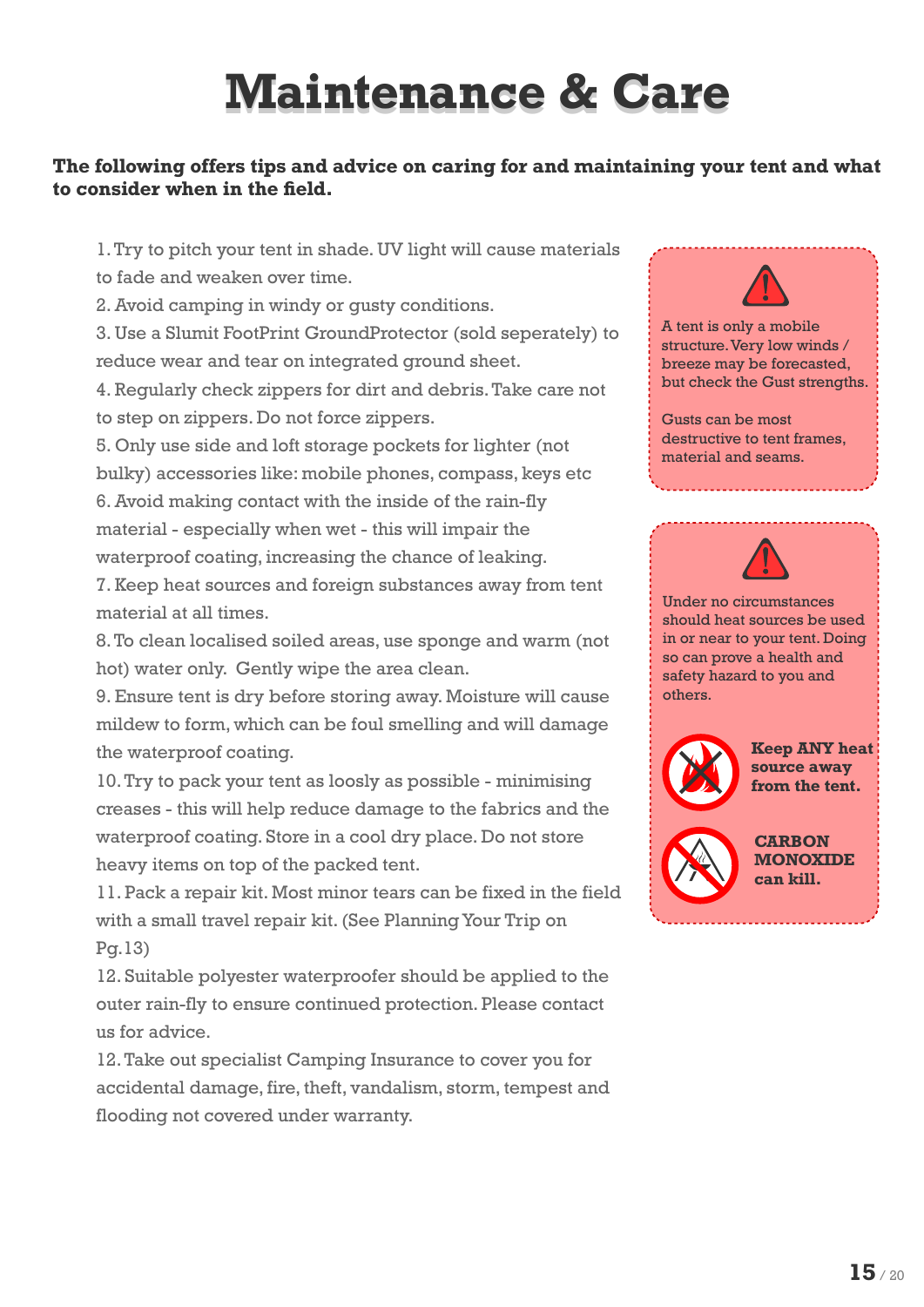#### **01 Q. My frame legs do not extend fully and pitch correctly after engaging mechanism.**

If a leg frame joint does not position correctly or fully extend into the set position (as demonstrated on Pg 4) , after the mechanism has been engaged, the affected leg can be positioned manually. Please refer to the below illustration and follow carefully. Avoid direct contact with the frame joint.





**NB. The ribbed part of the locking joint will begin to turn and face in towards the tent.** As you lift the frame joint, pull the ground peg pully steadily and smoothly down towards the ground. The poles should be straight at all times. **Do not force or bend pole.**



With the other hand, clasp the ground peg pully. **Keeping the poles as straight as possible**, lift the joint up towards the direction of the central hub.

NB. The joint you are holding needs to be lifted 2 or 3 inches higher than the other lower joints that are in the correct position. The entire corner of the tent will need to lift.



With the joint lifted up into the correct position, pull away from the lower joint and towards the ground (as if you are extending an elastic band). This will straighten the entire leg into the correct position. Proceed with locking the joints.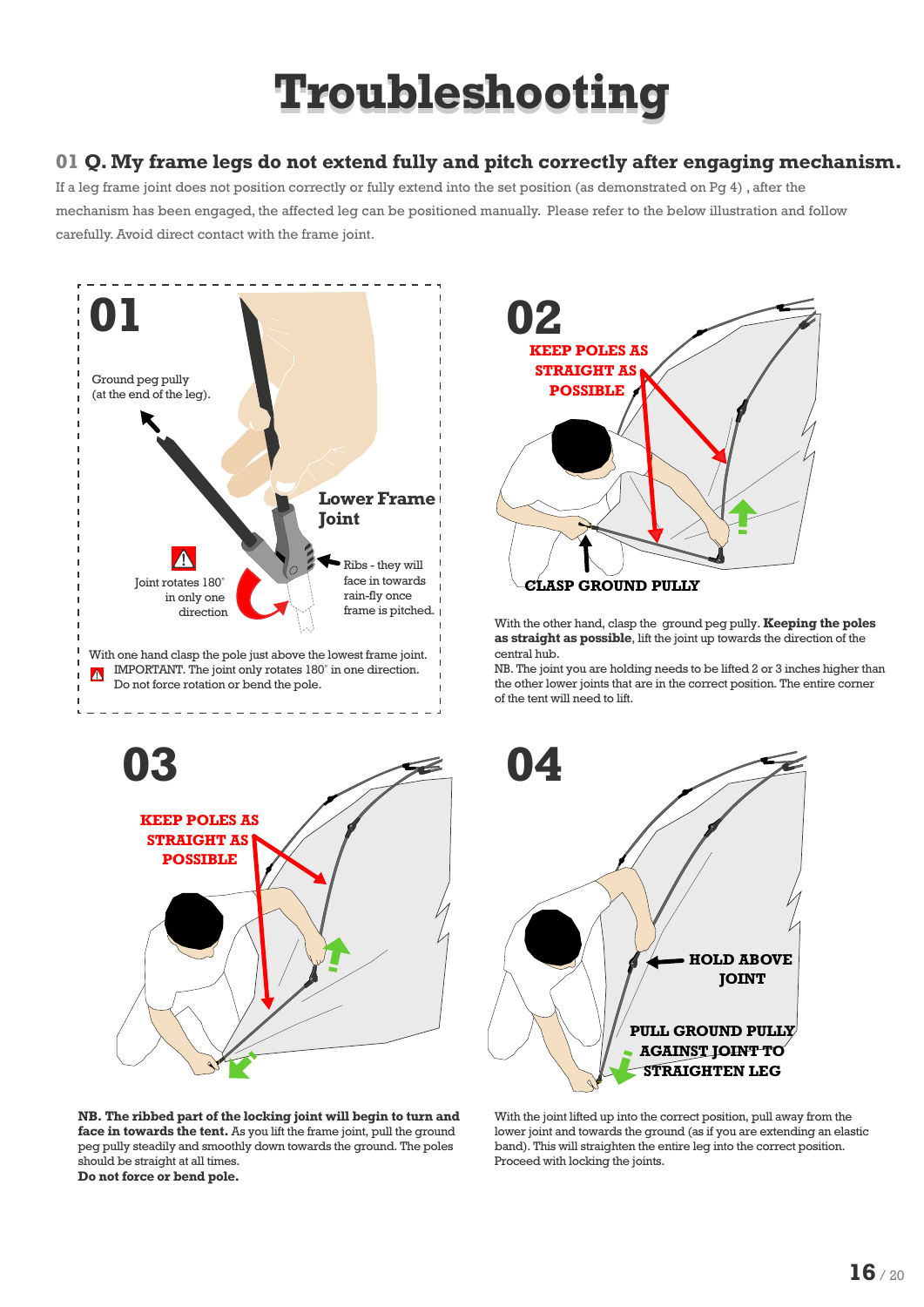#### **01 Continued Q. The frame legs do not extend fully or pitch correctly after engaging the mechanism.**

A stubborn leg is often avoided by ensuring the following:

1. Lift the central hub as high as you can reach before engaging the upper and lower section. If the leg ends are caught, or drag along the ground during pitching, it can cause one or more legs not to extend fully into position.

2. Ensure the ends of the affected leg(s) is not restricted or has not become twisted or tangled with neighbouring materials. Gently unravel any materials that may be obstructing movement.

3. Loosen the tension straps situated between the outer rain-fly and integrated groundsheet. See diagram and How-To images below.

4. Ensure the lower frame joints are unlocked and free from debris.

5. Ensure care is taken to pack your tent avoiding forcing or bending poles and joints. The frame sections should collapse and fold freely without having to apply force.

#### **02 Q. The porch pole is difficult to insert into the eyelets.**

Applies to GOBI and GRIZZLY tents only. You may need to loosen the tension straps located in each lower corner between the integrated groundsheet and outer rain-fly. During the initial assembly process, the tension cords may be taut and need to be loosened. See diagram and 'How-To' images below.

#### **03 Q. The mechanism and frame releases / collapses.**

Check that the mechanism is locked correctly. The mechanism must be locked at all times while in use. The locking key hook must be inserted into the mechanism located beneath the lower hub section. *See Page 4 (Fig 5A) for instructions.* 

#### **04 Q. The rain-fly does not peg out squarely, or one of the side or front panels is not very taut.**

Firstly, make certain that your pitch is completely level and flat to ensure the tent can be pitched squarely and rain-fly pegged taut (even slightly uneven surfaces may not allow the tent to peg out correctly). You may need to loosen the tension straps located in each lower corner between the integrated groundsheet and the outer rain-fly. During the initial assembly process, the tension cords may be taut and need to be loosened. This will relax the outer rain-fly and enable you to peg the panels taut and evenly. See diagram and 'How-To' images below.



Connects the integrated groundsheet to the inside of the outer rain-fly)







3. Tension strap fully extended.

The corner tension straps can be easily accessed before you engage the mechanism. With the legs laid out, lift the end of each corner to access the tension strap. If taut (as seen in image 1), loosen the nylon cord by approx 4 inches (10cm) or as loose as possible. We would recommend loosening all four before your initial set up.

loosen.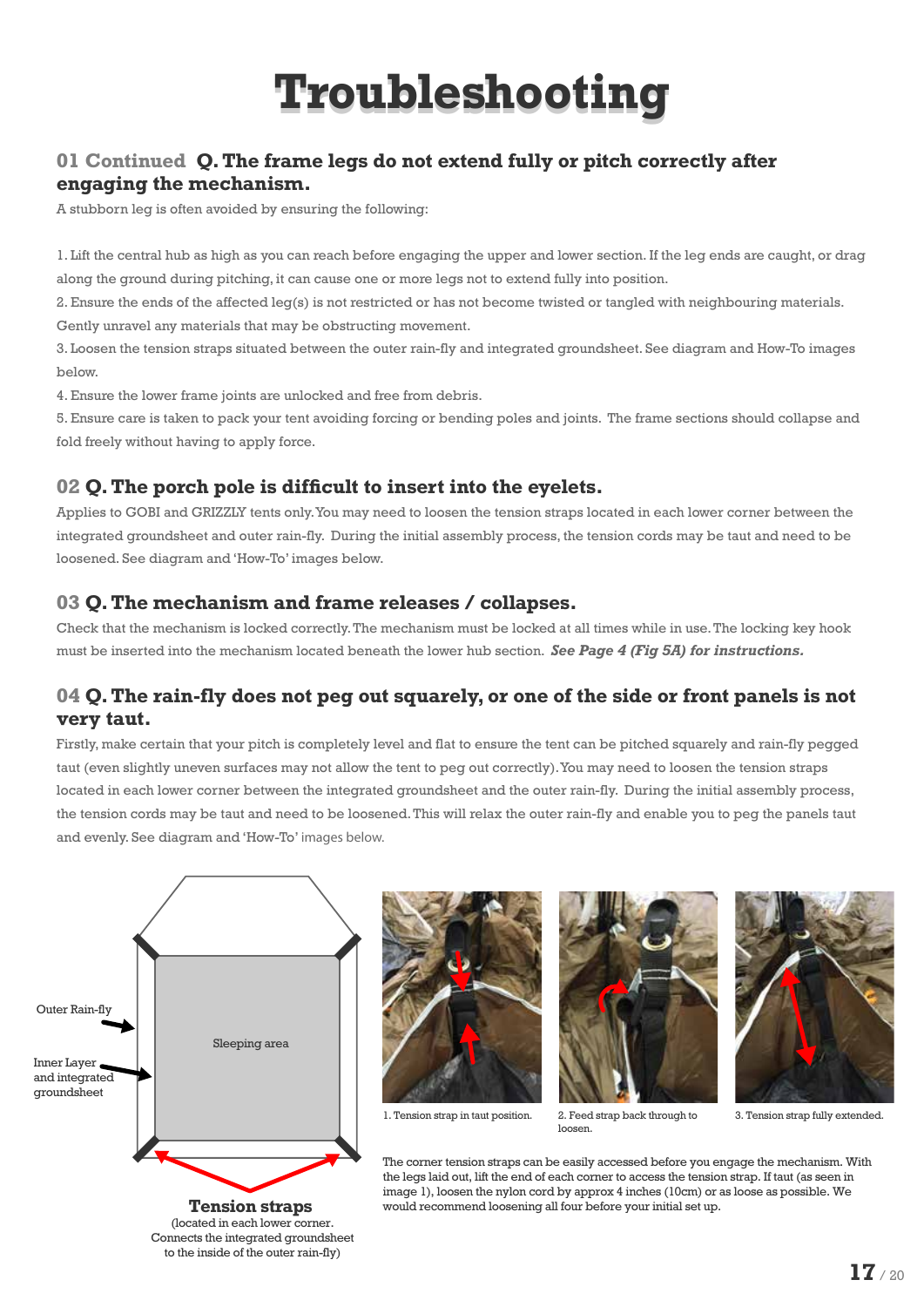#### **05 Q. The frame leg collapses in wind.**

Camping in wind should always be avoided and can be very damaging to temporary structures such as tents. The CUB, GOBI and GRIZZLY have been rigourously factory and field tested, and like most camping tents, can withstand wind and gust speeds of up to and not exceeding 25mph or 40kmph (bordering moderate gales. INCA is 40mph or 65kmph), providing the tent has been suitably pitched, pegged, guyed out and the joints closed. We can not guarantee performance when exposed to winds and gusts outside what is deemed to be fitting conditions, and may be detriment to the tent and components not covered under warranty. Subject to conditions and tent and frame movement, the guy ropes may loosen and joints may unlock. Check regularly for optimal performance.

The **Extra Guy Support Kit** is specifically designed to offer additional support and stability to equipment in windier conditions. Visit our website to view and purchase the Extra Guy Support Kit.

If you are reading this while in the field, please refer to *Pages 6, 7, 8 and 9* of this guide for details on closing joints, installing guy ropes correctly and how to temporarily support legs and frame joints in breezier conditions outside what would be considered fitting conditions.

#### **06 Q. Is my tent leaking?**

If you are experiencing water droplets on the inside of the rain-fly and/or small puddles of water inside your tent, it is more likely to be caused by condensation than a leaking rain-fly. A process that is almost impossible to avoid, more information on condensation and waterproofing can be found on *Pages 11, 12 and 13* of this guide.

Most minor damages to the outer rain-fly can be remedied with a suitable field repair kit, a sealant or waterproofing tape. *McNett GearAid Tenacious Tape™* is popular among camping and outdoor aficionados (NB. we are not affiliated with this company nor brand, and there are other brands of repair and sealing tapes available).

#### **07 Q. The frame legs and poles curve once pitched.**

This is usual and is expected. The poles and legs are designed to flex and curve without being forced. Curving can be experienced horizontally and vertically. How flat the pitch is, how the tent is pitched, how loose or taut the corner tensioners are (*see Page 16*), how the tent has been packed and/or stored, the temperature and exposure to UV light, can all affect the level of curvature that is experienced. After continued use, the curves may decrease or increase and will not effect the performance of the frame or tent providing the equipment is used in fitting conditions.

#### **08 Q. The guy ropes do not stay taut.**

Ensure the guy rope runner has been installed correctly. Installing the runner incorrectly can cause the guy rope to loosen more frequently which will offer no support in breezier conditions, rendering the guy support useless. Throughout the day and night, and subject to breezes and tent movement, the guys will loosen slightly. This is normal and guys should be checked and adjusted accordingly to ensure they remain taut. Please refer to *Pages 6, 7, 8 and 9* of this guide for details on installing guy ropes correctly and optimally, and how to temporarily support legs and frame joints if subjected to breezier conditions.

#### **09 Q. The frame joint opens (or unlocks) itself when pitched.**

This is not unusual. The frame and locks are designed specifically for flexibility and ease of operation when pitching and packing. Movement in the frame will be experienced and a closed (or locked) joint is designed to offer more support but they are by no means permanent locking joints. Although the tent will function in fitting conditions without closing the joints, it is recommended to close the lower joints during breezier conditions. However depending on the wind and force applied against the fabric and frame, may cause one or more joints to open. Pitching on an uneven surface, on a slight gradient, or if the tent and frame has not been pegged out squarely may also cause one or more locks to open during use. We recommend to check that all guys are taut and joints are closed regularly during breezier conditions. Please refer to *Pages 6, 7, 8 and 9* for further information on frame joints and guying out your tent optimally.

#### **10 Q. The tent is hot and unbearable in the morning.**

This is a common gripe with camping during the warm season regardless of the tent you use. Look at pitching in a shaded spot where available, especially a pitch that offers shade in the early and mid morning. Please refer *Page 14* for further information.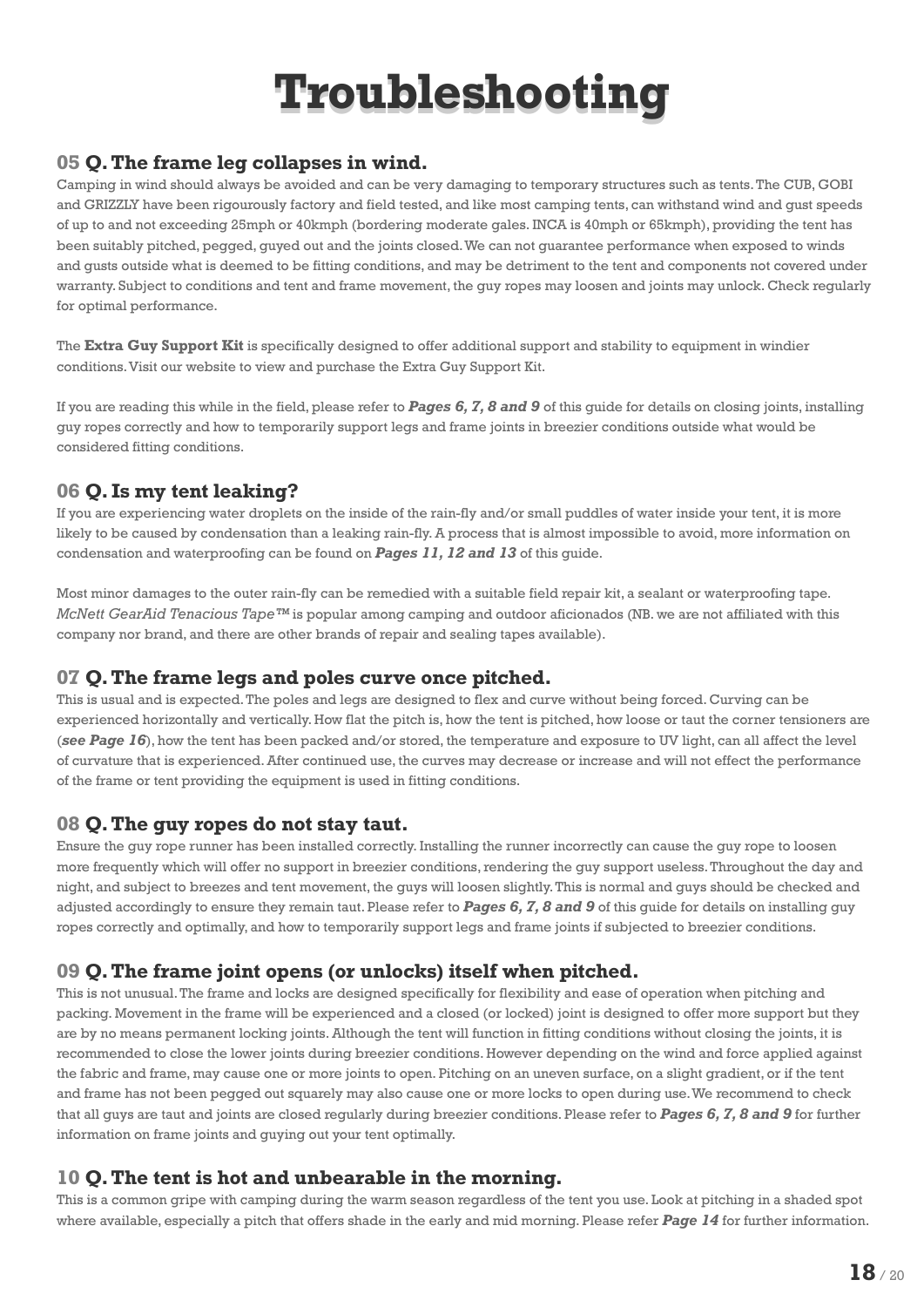#### **11 Q. I am having difficulty lifting and connecting the mechanism.**

Please see **Page 3 & 4** on how to pitch correctly and safely. If you are still experiencing difficulty, troubleshoot the following as one or more could be restricting movement in the frame. Otherwise please refer to the **Pitch Tip** below.

**1.** The frame Warning Label attached to the top of the frame and mechanism may slide down the frame and over the rods which link the upper and lower hub sections together. If so this can cause restriction, and may need to be moved back up the frame so it is only suspended from one rod section while you operate and connect the mechanism.

**2.** Check to ensure the legs and/or fabric are not caught or being restricted. With all the legs and fabric unfolded and unwrapped, inspect each leg along to each corner (*as per Page 3, Step 2*). Ensure the tent corners are not twisted, or the fabric has got caught around the corner feet. If so, depending on how the fabric has got caught, you me need to disconnect the end of the leg from the corner foot, by removing the rubber washer located underneath the foot (where the end of the leg connects to the corner of the tent). After detatching the leg from the foot, reset the fabric, then reconnect the leg to the foot and ensure the rubber washer is reconnected.

**3.** With the hub pointing to the sky and the legs flat on the ground, check that the joints are visibile and facing you (assuming the hub is kept pointing to the sky). If the hub is laying on the ground, will cause 1 or more legs to rotate, which rotates the joints too. Check that joints appear ok (*See Page 10)* and nothing appears untoward with any of the joints.

**4.** Disconnect the velcro attached to each lower corner leg section - where the guy ropes attach to the corner of the tent and frame. Each corner leg has two velcro fasteners located either side of the lower frame joint. Loosen or disconnect them entirely from each leg.

#### **Pitch Tip:**

If you have checked the above and are satisfied all is ok, but feel you may not have the upper body strength or height to leverage and operate the frame correctly, please try the following. This has been proven to work if you do not have the upperbody strength to lift and connect the mechanism safely above head height:

First it is worth understanding the construction of the equipment to help determine why you may be experiencing difficulty operating the frame. The entire tent (both the outer and inner layers) are pre-connected and suspended from the frame. Therefore the entire weight of the tent is suspended from the frame during pitching. If you find it too heavy to lift and connect the upper and lower sections of the frame, try partially unclipping the outer rain-fly (evenly on each of the 4 legs), starting from the top of the tent, working down. Usually unclipping the fabric from the central mechanism down to the first upper leg joint is only necessary, but you may need to unclip more depending on your height and upper body strength. By unclipping the fabric, will reduce the weight load on the frame. The more of the rainfly you evenly unclip, the lighter the frame becomes. Partially unclipping and re-clipping will add slightly to the pitch time, but will make it easier to handle and operate.



**IMPORTANT:** If you carry out the above pitch tip technique, please note the central hub mechanism will remain 'unlocked' until you have inserted the *locking hook key* into the underside of the lower hub section. See *See Page 4, Step 5A*. There is a chance the mechanism will release and fall if left unlocked or while you carry out the pitch tip. Avoid this by carrying out the following:

NB. Depending on the model, there will either be a protruding locking rod, or a slot in the underside of the lower hub section, for the locking key hook to be inserted.

If you have unclipped the tent from the frame, it may be difficult to lock the mechanism until you clip the tent back onto the frame. If so, use the buckle strap supplied with the tent (the strap wrapped around the tent when it is packed away), to temporarily strap and hold the upper and lower mechanism sections together. This will stop the mechanism from releasing / disconnecting and collapsing, while you re-clip the tent and lock the mechanism. Or you can simply clasp and hold the upper and lower sections of the mechanism with one hand, while you clip the fabric onto the frame with your other hand. Then lock the mechanism using the locking hook key.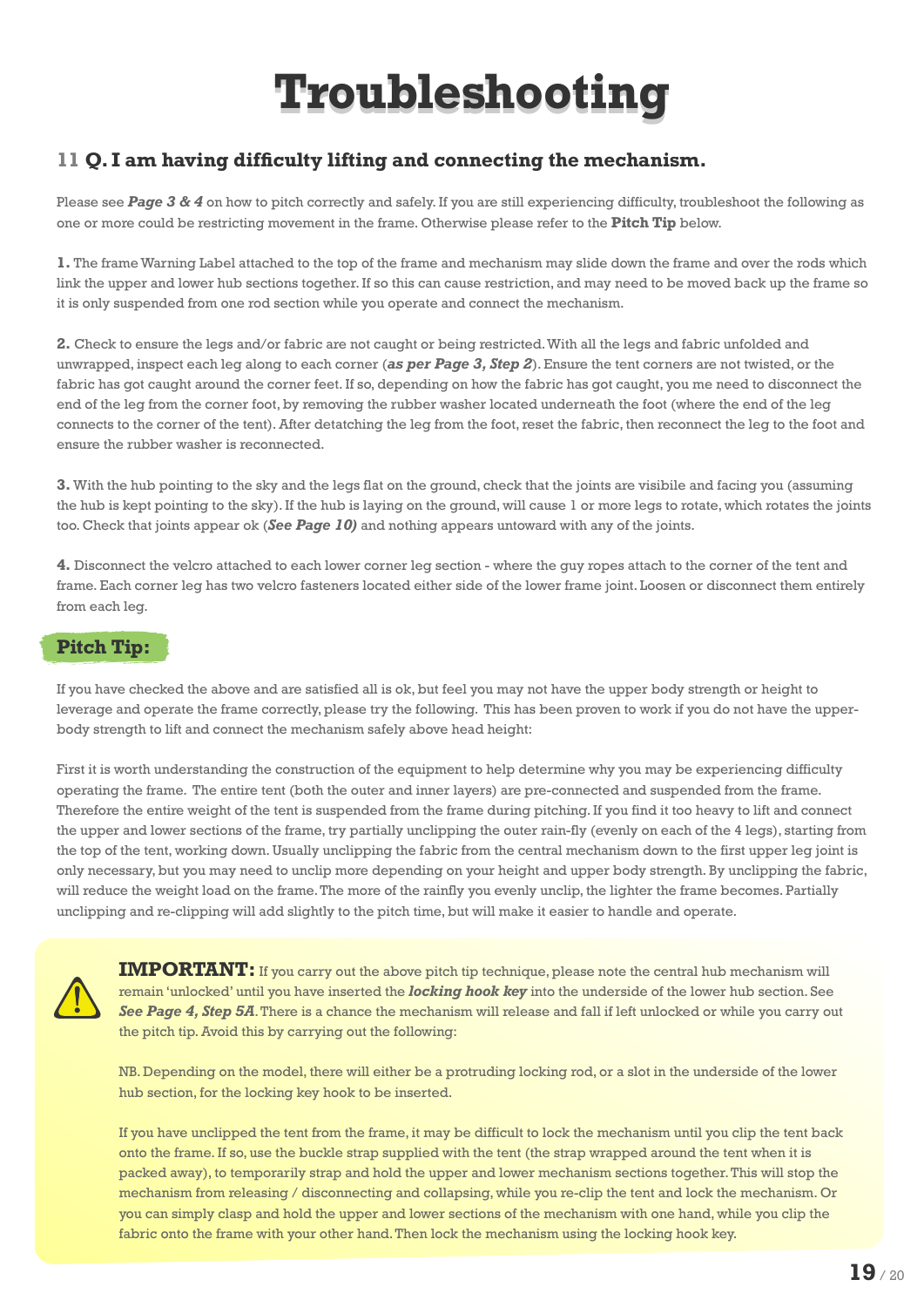### **After Sales**

**Please visit our FAQ page on www.slumit.co.uk for further advice or queries. Alternatively email us at enquiries@slumit.co.uk if you require any further assistance with your equipment.**

**If you have a potential warranty claim, or would like to acquire spare parts for your tent please visit www.slumit.co.uk/after-sales for further details.**



A short list of insurance companies that offer varying levels of protection for both your excursion and your belongings, including your tent. Be sure that you are protected for any eventuality, including but not limited to: accidental loss or damage, misuse, storm, wind or tempest, fire, vandalism and theft. NB. The below list was accurate at time of writing. We are not associated with or affiliated to any of these companies:

www.campingandcaravanningclub.co.uk/membership/benefits/insurance/tent-insurance/ www.eandl.co.uk/camping-insurance www.shieldtotalinsurance.co.uk/tent-insurance www.churchill.com/travel-insurance/tips/camping-holidays www.adrianflux.co.uk/extras/camping-equipment/

### slumit®